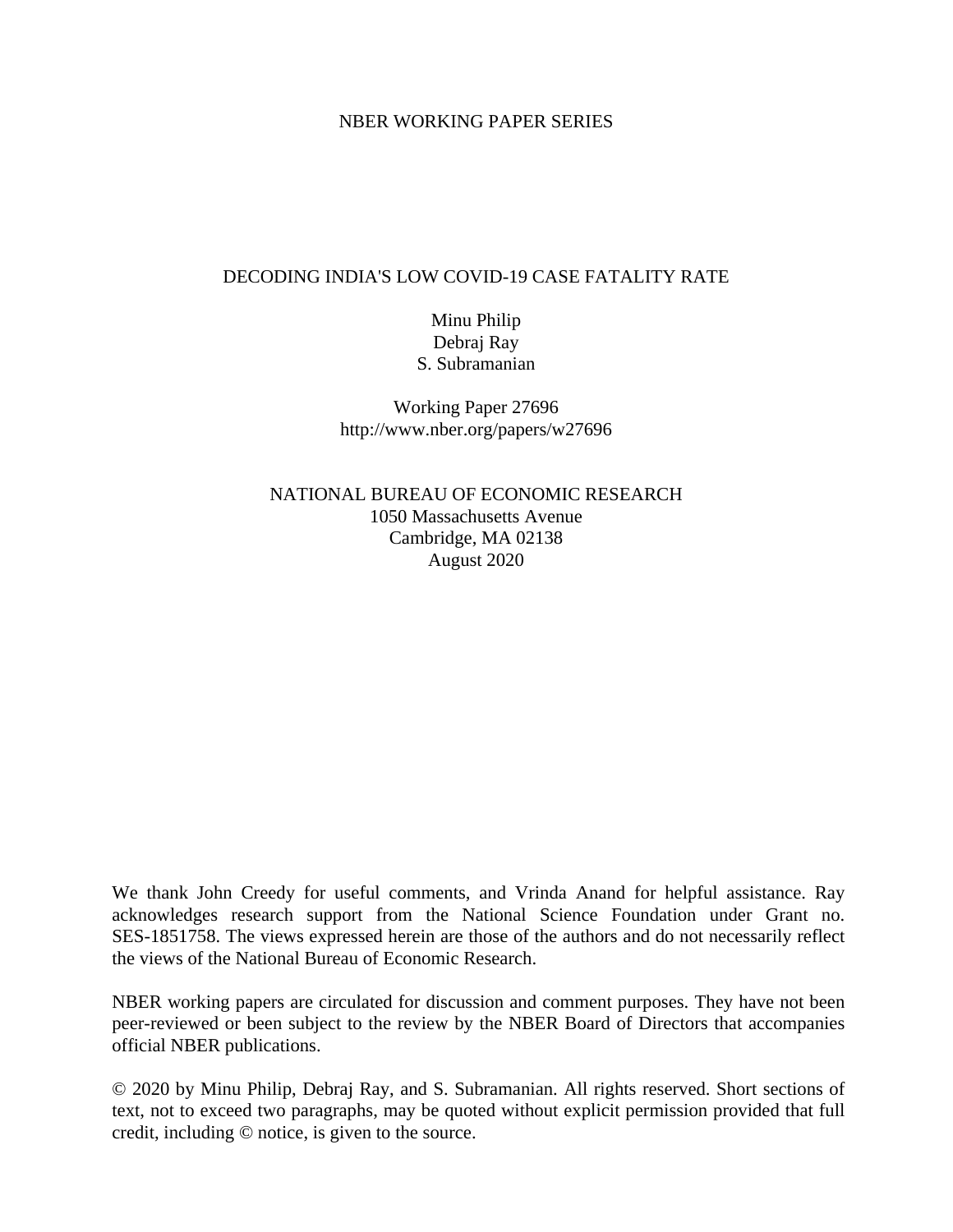Decoding India's Low Covid-19 Case Fatality rate Minu Philip, Debraj Ray, and S. Subramanian NBER Working Paper No. 27696 August 2020 JEL No. J10,J11,O10,O57

#### **ABSTRACT**

India's case fatality rate (CFR) under covid-19 is strikingly low, trending from 3% or more, to a current level of around 2.2%. The world average rate is far higher, at around 4%. Several observers have noted that this difference is at least partly due to India's younger age distribution. In this paper, we use age-specific fatality rates from 14 comparison countries, coupled with India's distribution of covid-19 cases to "predict" what India's CFR would be with those agespecific rates. In most cases, those predictions are lower than India's actual performance, suggesting that India's CFR is, if anything, too high rather than too low. We supplement the prediction exercises by the novel application of a decomposition technique, and we additionally account for time lags between case incidence and death, for a more relevant cross-country perspective in the growth phase of the pandemic.

Minu Philip Department of Economics New York University 19 West 4th Street, 6 Floor New York, NY 10012 minu.philip@nyu.edu

Debraj Ray Department of Economics New York University 19 West Fourth Street New York, NY 10012 and University of Warwick and also NBER debraj.ray@nyu.edu

S. Subramanian Independent Researcher 36-H, North Parade Road St Thomas's Mount Chennai, TN 600016 India ssubramanianecon@gmail.com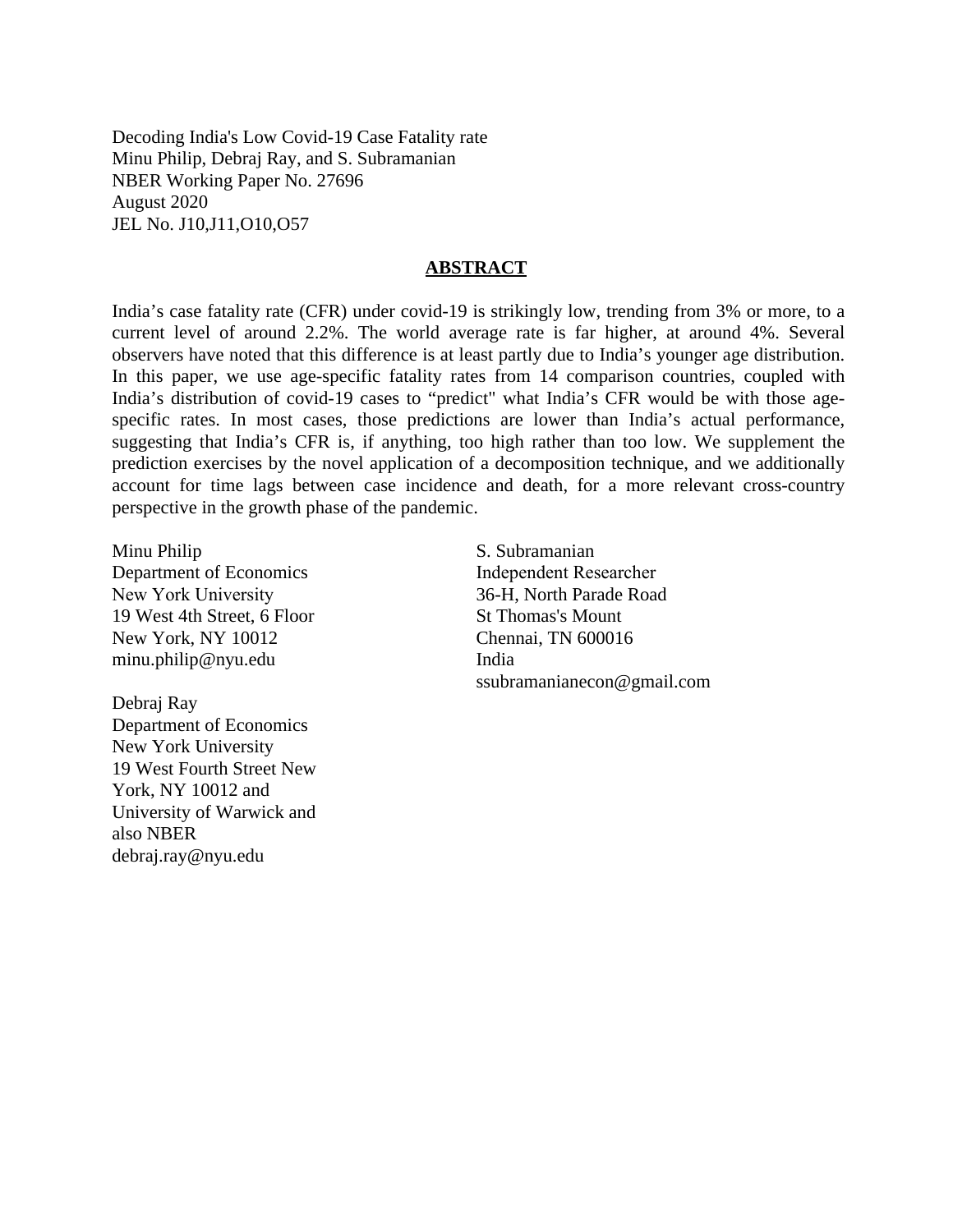# **Decoding India's Low Covid-19 Case Fatality Rate**[†](#page-2-0)

Minu Philip, Debraj Ray and S. Subramanian<sup>[‡](#page-2-1)</sup>

July 2020

**Abstract**. India's case fatality rate (CFR) under covid-19 is strikingly low, trending from 3% or more, to a current level of around 2.2%. The world average rate is far higher, at around 4%. Several observers have noted that this difference is at least partly due to India's younger age distribution. In this paper, we use age-specific fatality rates from 14 comparison countries, coupled with India's distribution of covid-19 cases to "predict" what India's CFR would be with those age-specific rates. In most cases, those predictions are lower than India's actual performance, suggesting that India's CFR is, if anything, too high rather than too low. We supplement the prediction exercises by the novel application of a decomposition technique, and we additionally account for time lags between case incidence and death, for a more relevant cross-country perspective in the growth phase of the pandemic.

#### 1. Introduction

As we write, India has over 2 million confirmed cases of covid-19, with a death toll of over 43,000. Figure [1](#page-3-0) plots the corresponding *case fatality rate* [CFR] in India, compared to the world as a whole (Panel A) and with selected countries (Panel B). Over the initial duration of this epidemic, India has hovered around a CFR of 3% or more, with a steady downward trend. The world rate is far higher, trending down from a peak of over 7% to a current number around 4%. Several economically advanced countries are far higher still. Panel B of Figure [1](#page-3-0) compares India to a number of other countries — these comparisons will recur through the paper. India is at or near the bottom of the case fatality heap. The end-July fatality rate of around 2.2% compares more than favorably with countries such as the Netherlands (11.5%), Italy (14.2%), and Spain (10%).

Of course, case fatality rates are not to be confused with *infection* fatality rates, the latter being the true measure of mortality from the disease. But infection stocks are not

<span id="page-2-0"></span><sup>†</sup>We thank John Creedy for useful comments, and Vrinda Anand for helpful assistance. Ray acknowledges research support from the National Science Foundation under Grant no. SES-1851758.

<span id="page-2-1"></span><sup>‡</sup>Philip: New York University, minu.philip@nyu.edu, Ray: New York University and University of Warwick, debraj.ray@nyu.edu. Subramanian: Independent researcher, ssubramanianecon@gmail.com.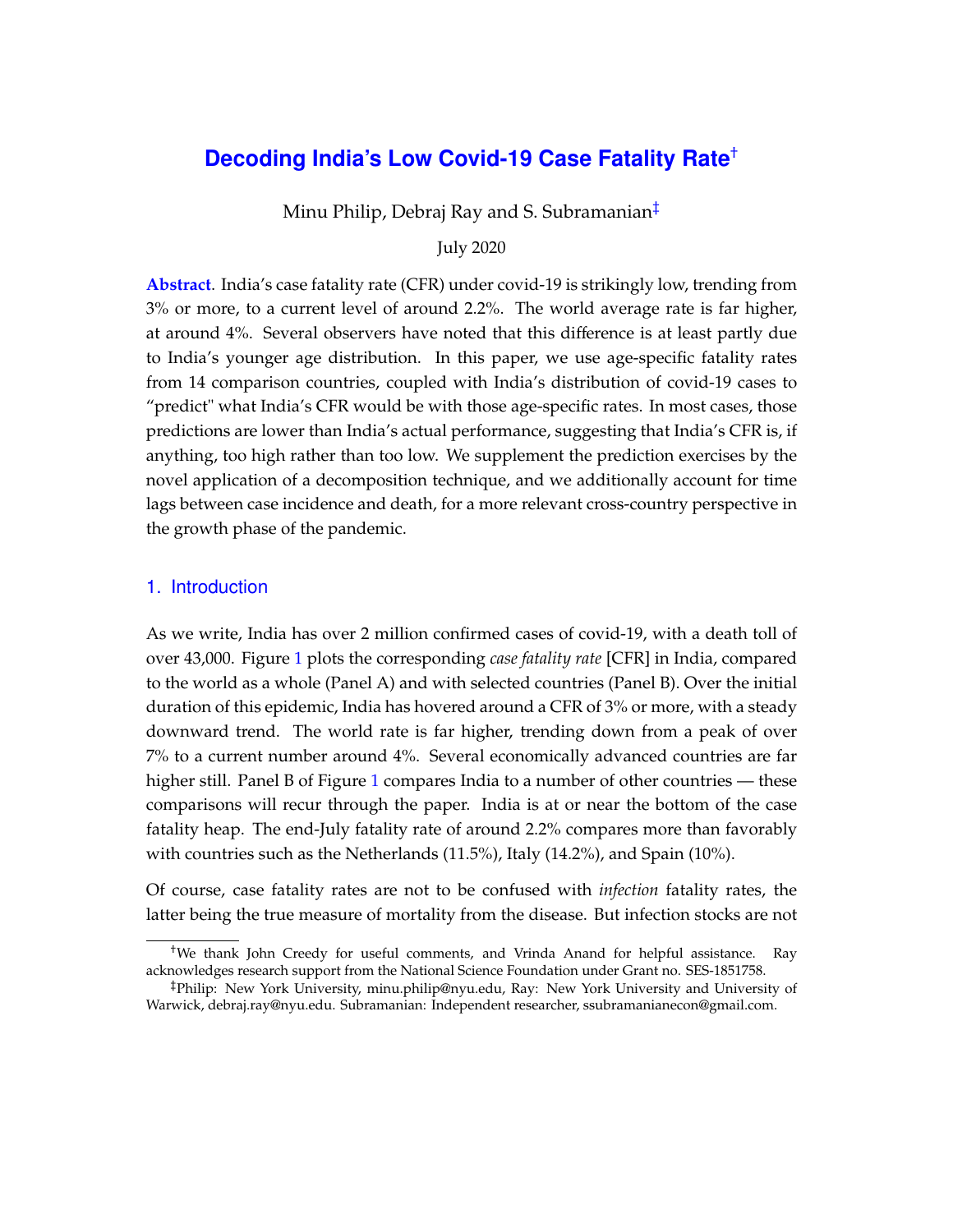<span id="page-3-0"></span>

**Figure 1.** Case Fatality Rates for India and Selected Countries over March 30 - July 31, 2020. *Source*. *Our World in Data*, <https://ourworldindata.org/>.

known anywhere in the world, and in India they are currently the subject of considerable debate.<sup>[1](#page-3-1)</sup> Therefore, at least for assessing trends and comparisons, we must currently make do with CFRs. And it is not a bad measure at all for this purpose, *provided that the absolute numbers are not interpreted literally*, [2](#page-3-2) and are only used to make comparisons across countries and time; that too with a great deal of care.

Certainly, India's seeming robustness under this measure (compared to other countries) has not gone unnoticed by her Government. Spokespersons have tended to attribute it to "early identification and clinical management of cases." Prime Minister Modi, in a national address on July 26, 2020, while correctly emphasizing the need to "remain vigilant," observed that "India's covid-19 recovery rate is better than others. Our fatality rate is much less than most other countries."[3](#page-3-3)

To move from a low CFR to an unqualified commendation of deliberate policy-induced containment of the disease might (to put it mildly) overlook certain crucial aspects of

<span id="page-3-1"></span> $1B$ hramar Mukherjee, in private communication, suggests a nationwide underreporting factor of the order of 15-25, implying a current infected population of 30-50 million. See Bhattacharyya et al. [\[2\]](#page-26-0) for more details on the calculation of the underrporting factor for India.

<span id="page-3-2"></span><sup>&</sup>lt;sup>2</sup>There are many reasons why the absolute values of CFRs have no obvious and natural meaning, some of which will play an unavoidable role in this paper.

<span id="page-3-3"></span><sup>3</sup>The *Hindustan Times*, July 26, 2020; [https://www.hindustantimes.com/india-news/pm-narendra-modi-s](https://www.hindustantimes.com/india-news/pm-narendra-modi-s-67th-mann-ki-baat-address-to-nation-highlights/story-bXhnWiU1WElwNLFp0mpWRJ.html) [-67th-mann-ki-baat-address-to-nation-highlights/story-bXhnWiU1WElwNLFp0mpWRJ.html](https://www.hindustantimes.com/india-news/pm-narendra-modi-s-67th-mann-ki-baat-address-to-nation-highlights/story-bXhnWiU1WElwNLFp0mpWRJ.html).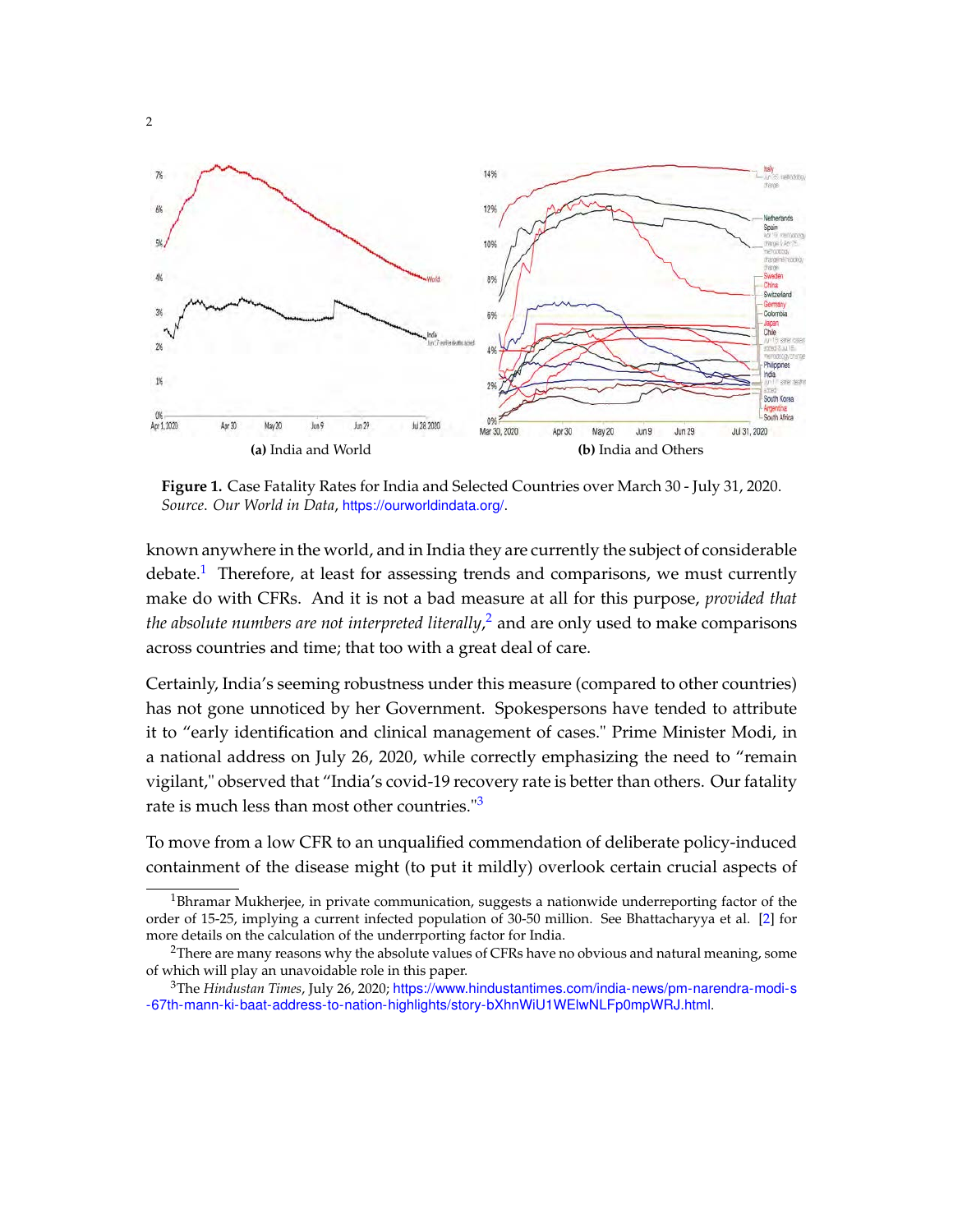demographic detail. That the age distribution within a country will influence the CFR is widely known, with "younger countries" exhibiting lower CFRs simply on account of lower death rates among younger age groups. Many observers have pointed to the Indian age structure as a possible confound in interpreting the aggregate case fatality rate; see, for instance, Ray and Subramanian [\[17\]](#page-27-0) and Mukhopadhayay [\[14\]](#page-27-1) for India in particular, and Dudel et al [\[6\]](#page-26-1) for other countries.<sup>[4](#page-4-0)</sup>

We take this observation as a starting point, but seek a more precise *quantitative comparison* between India and other countries. Sections [2–](#page-6-0)[4](#page-14-0) deal with alternative approaches to this question, so as to provide an overall assessment of India's case fatality rate under covid-19.

One way of adjusting for age-distribution in a relatively young country is to ask what would happen to that country's overall CFR if it experienced age-specific CFRs similar to those in countries in which older cohorts account for a larger share of the population. We do this for India using a set of selected comparison countries in Section [2:](#page-6-0) the same countries that appear in Figure [1.](#page-3-0)

With detailed age-specific data for both India and comparison countries, one can additionally decompose the differences in case fatality rates for a sharper description of how the distribution of cases and deaths by age affect aggregate mortality statistics. The method is different from that in Section [2,](#page-6-0) in that it precisely separates the difference in CFR into two effects: one corresponding to case distribution (an "incidence effect"), and the other to age-specific fatality rates (the "fatality effect"). The case distribution used to partition these two effects is an average of the case distribution for India and the comparison country, as opposed to just the Indian distribution; see Section [3](#page-10-0) for details. A similar approach based on decomposition is taken by Dudel et al [\[6\]](#page-26-1) to explain the observed cross-country variation in CFRs of selected countries. The particular decomposition technique that we use was introduced by Shorrocks [\[22\]](#page-28-0) and based on the Shapley value — the so-called Shorrocks-Shapley decomposition. We find that India's low CFR, while seemingly comparable (at least currently) to countries such

<span id="page-4-0"></span> $4$ There are, of course, several other reasons for the CFR to vary across countries. Countries with higher testing rates will generally have lower CFRs — spotting more cases at an earlier and presumably milder stage. Moreover, CFRs will tend to trend down over time within the same country, as its testing improves. Actually, India is pretty low on the world testing scale as measured by per-capita tests, so this logic suggests that its CFR should be higher, not lower. There are other ancillary issues, such as obvious caveats associated with using data from multiple sources, such as definitional differences in what constitutes a "covid-19 death." There is also the question of under-reporting  $[16]$ , though this will affect both numerator and denominator in the CFR.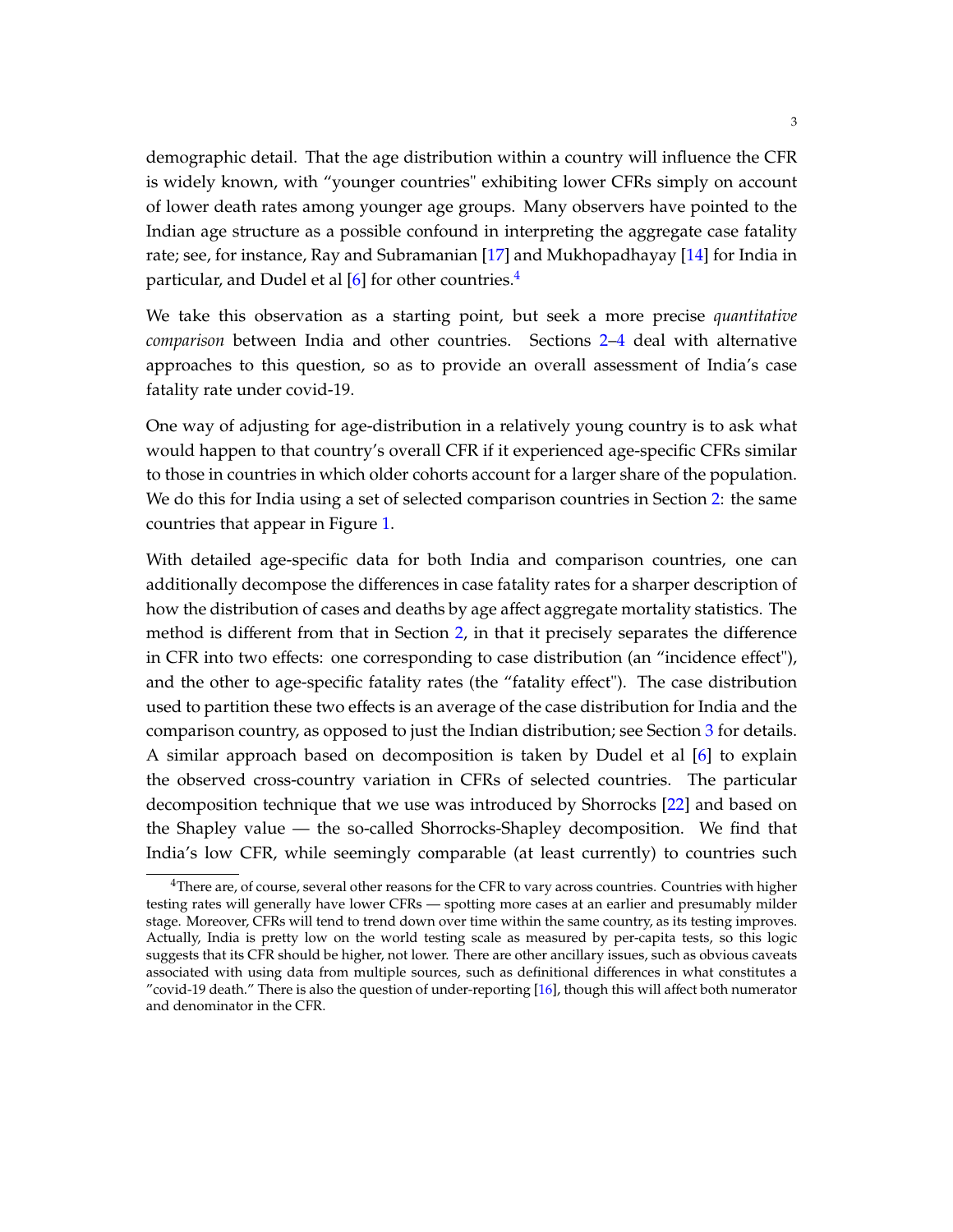as South Korea, masks significant differences in age-specific incidence and mortality burdens from those of South Korea, and only appears to be of comparable magnitude by a serendipitous opposition of these factors in the process of aggregation.

All of the preceding analysis is based on the presumption that reported CFR figures are to be accepted at face-value. But what if the CFR as usually reported should turn out to be an inappropriate representation of the actual case fatality rate? Such a contingency arises from a closer reading—when covid infection results in death—of the time-lag that typically occurs between the onset of infection and the date of death. Verity et al [\[25\]](#page-28-1) report a mean duration of around 18 days from infection to death (in cases where death occurs).<sup>[5](#page-5-0)</sup> It is unclear when such cases would be registered as "confirmed" — that would depend on testing times — but in any event, cumulative deaths should be related to cumulative cases at some anterior date. This suggests that the contemporaneous CFR — the number of covid deaths on a given date divided by the number of covid cases as on that date — might be an inaccurate reflection of the actual covid case mortality rate, which could be better approximated by a "lagged" CFR. A better approximation is the number of covid deaths on a particular date divided by the number of covid cases at some relevant lag before that date. In a regime of cases mounting over time, the contemporaneous CFR will understate case fatality vis-à-vis the lagged CFR. This would be true for all countries, but the extent of underestimation would be different for different countries because of inter-country variation in the rate of growth of cases. Section [4](#page-14-0) undertakes a comparison of India with selected countries, while exploring the difference between contemporaneous and lagged CFRs.

To summarize: there are two potential sources of difficulty in simply accepting the case fatality rate, as it is usually reported, as a reliable indicator of cross-country comparison. (This is quite separate from the inadequacy of case fatality rates as a true measure of covid-19 fatality, a well-known issue that we do not address here.) The first has to do with the failure of the measure to reflect the precise age-distribution of cases and deaths that obtains in each particular situation under study. The second has to do with the strong possibility that a lagged CFR is a more dependable indicator of case fatality than the customary contemporaneous CFR. Correcting for these complications, as we shall see, leads to a picture of India's health-related capability in dealing with the covid-19 epidemic which is altogether less flattering than what might otherwise appear to be the

<span id="page-5-0"></span><sup>&</sup>lt;sup>5</sup>Based on a Chinese study by Yang et al (2020), Wilson et al (2020) conclude that "... a median of 13 days passed from pneumonia confirmation to death. . . "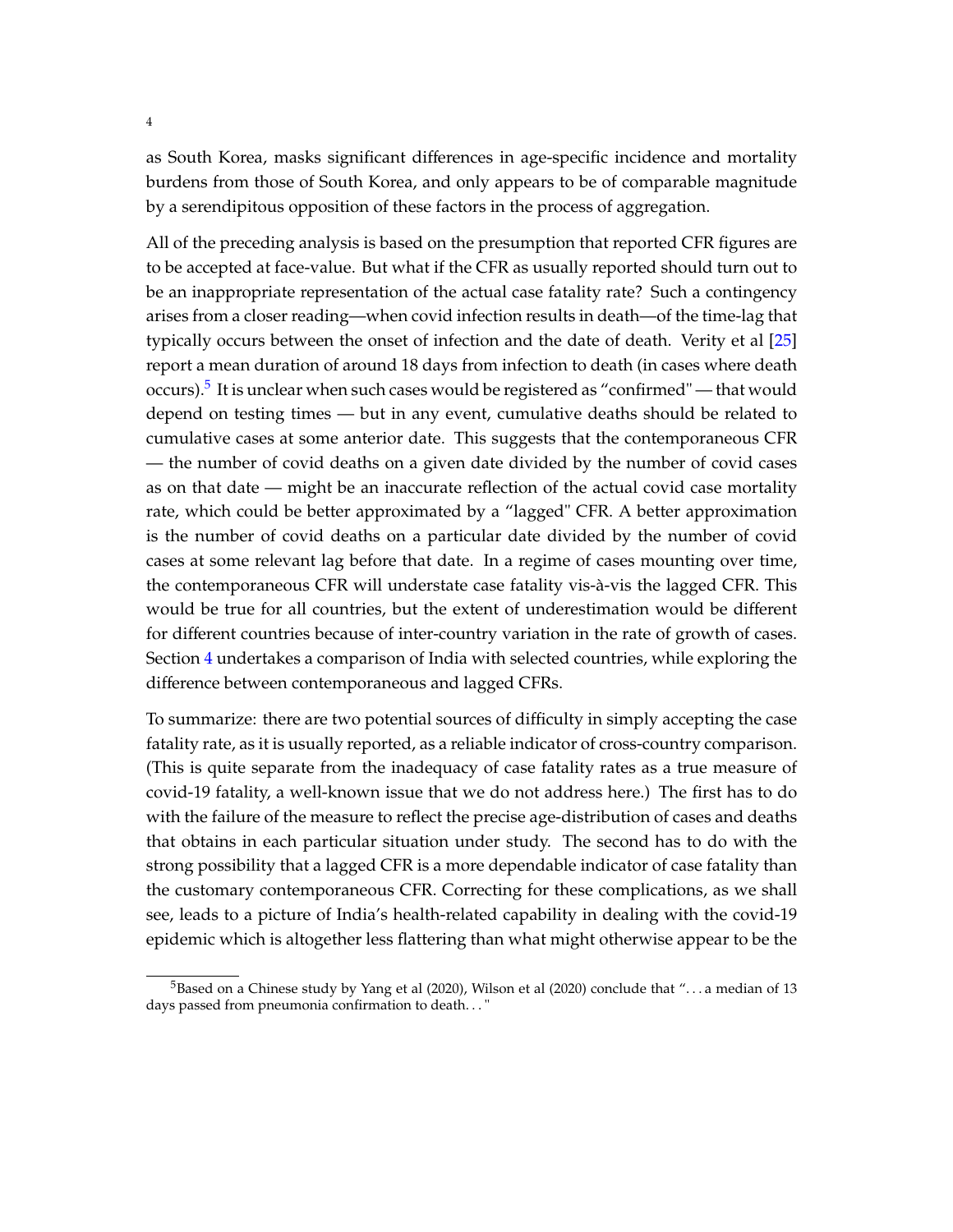case. This is one more instance of the general proposition that careful measurement can make a difference to our assessment of actual country performance in the matter of human development and capabilities.

#### <span id="page-6-0"></span>2. Predicting Indian Mortality from Age-Specific CFRs of Other Countries

To fix some elementary ideas and notation: let  $f^c$  be the overall CFR in any country  $c$ ,  $f^c_i$ *j* the CFR in age-group *j*, and let  $w_i^c$ *j* be the proportion of all cases in age-group *j*. Then, for any country,

$$
f^c = \sum_{j=1}^M w_j^c f_j^c,
$$

where *M* is the number of age groups. Begin by looking at India's weight distribution  ${w}$ <sup>*I*</sup> *j* }, which marks the incidence of the disease across different age groups. Figure [2](#page-7-0) displays information on the population distribution by age, the weight distribution by age, and the *impact ratios*, which we define to be  $w_i^c$ *j* /*n c*  $\int_j^c$ , where  $n_j^c$  $\frac{c}{j}$  is the population share in age group *j* for country *c*. These objects are displayed in Table [1.](#page-6-1) The first

<span id="page-6-1"></span>

|                                |     | Age Group |                              |  |     |     |                                                   |     |                 |  |  |  |
|--------------------------------|-----|-----------|------------------------------|--|-----|-----|---------------------------------------------------|-----|-----------------|--|--|--|
|                                |     |           |                              |  |     |     | 0-9 10-19 20-29 30-39 40-49 50-59 60-69 70-79 80+ |     |                 |  |  |  |
| Case $%$ [1]                   | 3.6 |           | 8.1 21.5 21.0 16.8 14.2      |  |     |     | 9.9                                               |     | 3.8 1.1         |  |  |  |
| Pop $% [2]$                    |     |           | 19.8 20.9 17.6 14.4 11.1 7.3 |  |     |     | 5.3                                               | 2.4 | 0.9             |  |  |  |
| Impact $[1/2]$ 0.2 0.5 1.3 1.6 |     |           |                              |  | 1.5 | 1.8 | 1.7                                               |     | $1.1 \quad 0.6$ |  |  |  |

**Table 1.** Case incidence, population distribution and impact ratios in India. The impact ratios show how different ages are affected relative to population share. *Sources*. Case distribution from [\[7\]](#page-26-2). Population age distribution from 2011 Indian Census.

exercise that we conduct is to "predict" case fatality rates for India using age-specific data from a set of comparison countries, but using weights from *the case distribution pertaining to India*. The idea is to approximate how India would perform if it had the age-specific case fatality rates of these comparison countries. As it happens, our set of comparisons is perforce limited because information on cases and deaths by age is not easy to come by and needs to be extracted from individual country dashboards. Many countries do not provide those data or (as in the case of India) do so infrequently and irregularly via Ministerial decree. As of August 4, the Wikipedia website [https:](https://en.wikipedia.org/wiki/Coronavirus_disease_2019)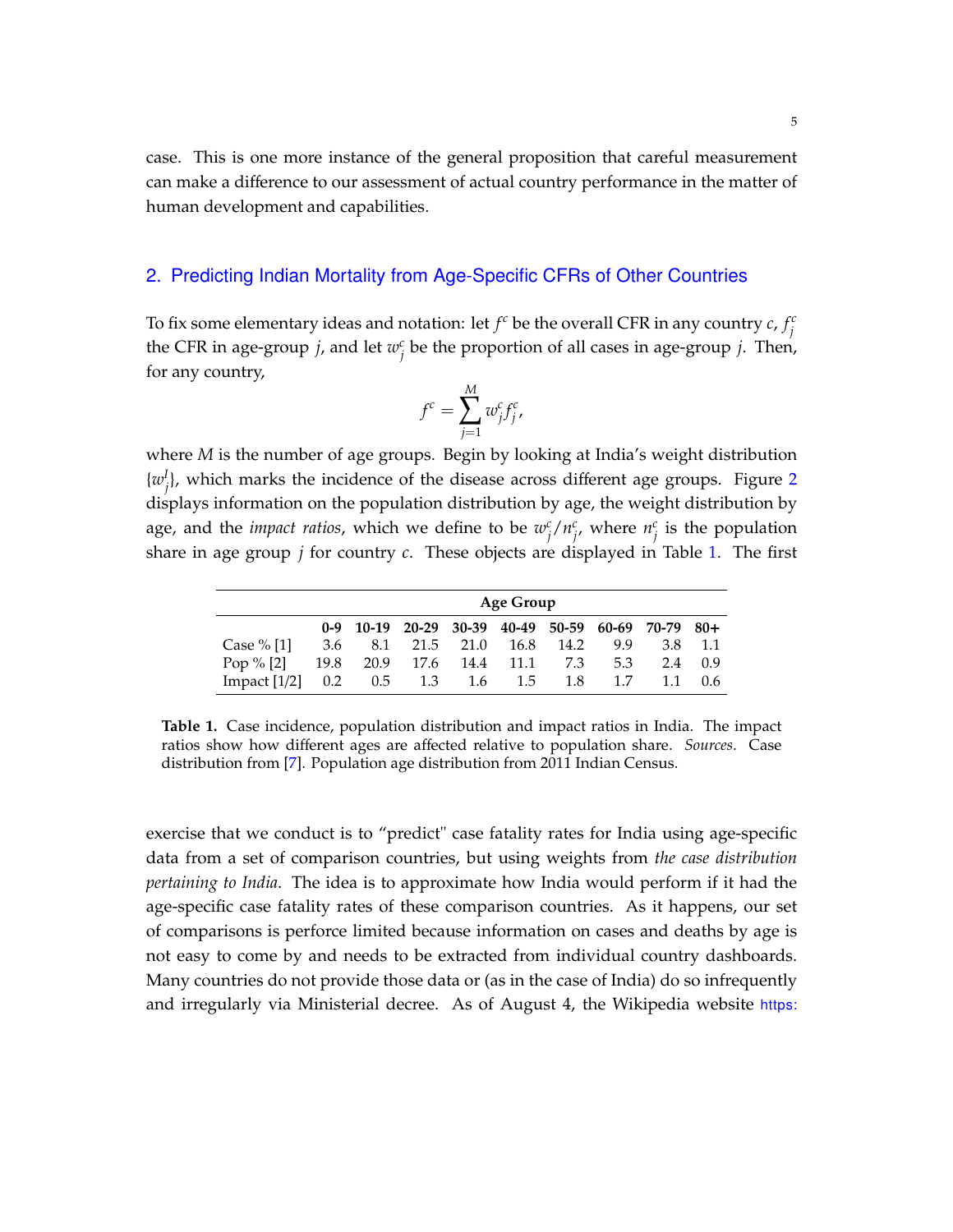<span id="page-7-0"></span>

**Figure 2.** Cases and Impact Ratios by Age for India and Selected Countries. Panel A shows the percentage of cases in each age group by country, Panel B plots the impact ratio the ratio of case percentage to population percentage by age, by country. A ratio greater than 1 indicates that the age group in question has been disproportionately hit relative to population size. In each panel, India is shown in bold; comparison countries are as listed in Table [2.](#page-9-0) *Sources*. Case Distribution (see Table [7\)](#page-20-0) from sources listed under Appendix [5.5.](#page-24-0) Population distribution calculated using UN World Population Prospects [\[24\]](#page-28-2).

[//en.wikipedia.org/wiki/Coronavirus\\_disease\\_2019](https://en.wikipedia.org/wiki/Coronavirus_disease_2019) lists 22 countries with age-specific, countrylevel mortality rates, of which we use 14: Argentina, Chile, China, Colombia, Germany (Bavaria), Italy, Japan, the Netherlands, the Philippines, South Africa, South Korea, Spain, Sweden and Switzerland.<sup>[6](#page-7-1)</sup>

Figure [2A](#page-7-0) shows the percentage of covid-19 cases by age group for India and the comparison countries, with the Indian line depicted in boldface. Relative to our comparison list — with the exception of other developing countries such as South Africa — India is a very young country indeed. The Indian case distribution by age sharply falls upon the younger age groups: the corresponding lines for several of the comparison countries are shifted to the right.

What is less obvious is the pattern shown in Panel B. That panel plots the impact ratio the ratio of case incidence to population percentage by age, by country. A ratio greater

<span id="page-7-1"></span> $6$ The remaining 8 countries are Australia, Canada, Denmark, Finland, Israel, Mexico, Norway and Portugal, and including them does not affect the analysis but lengthens the tables without much added insight.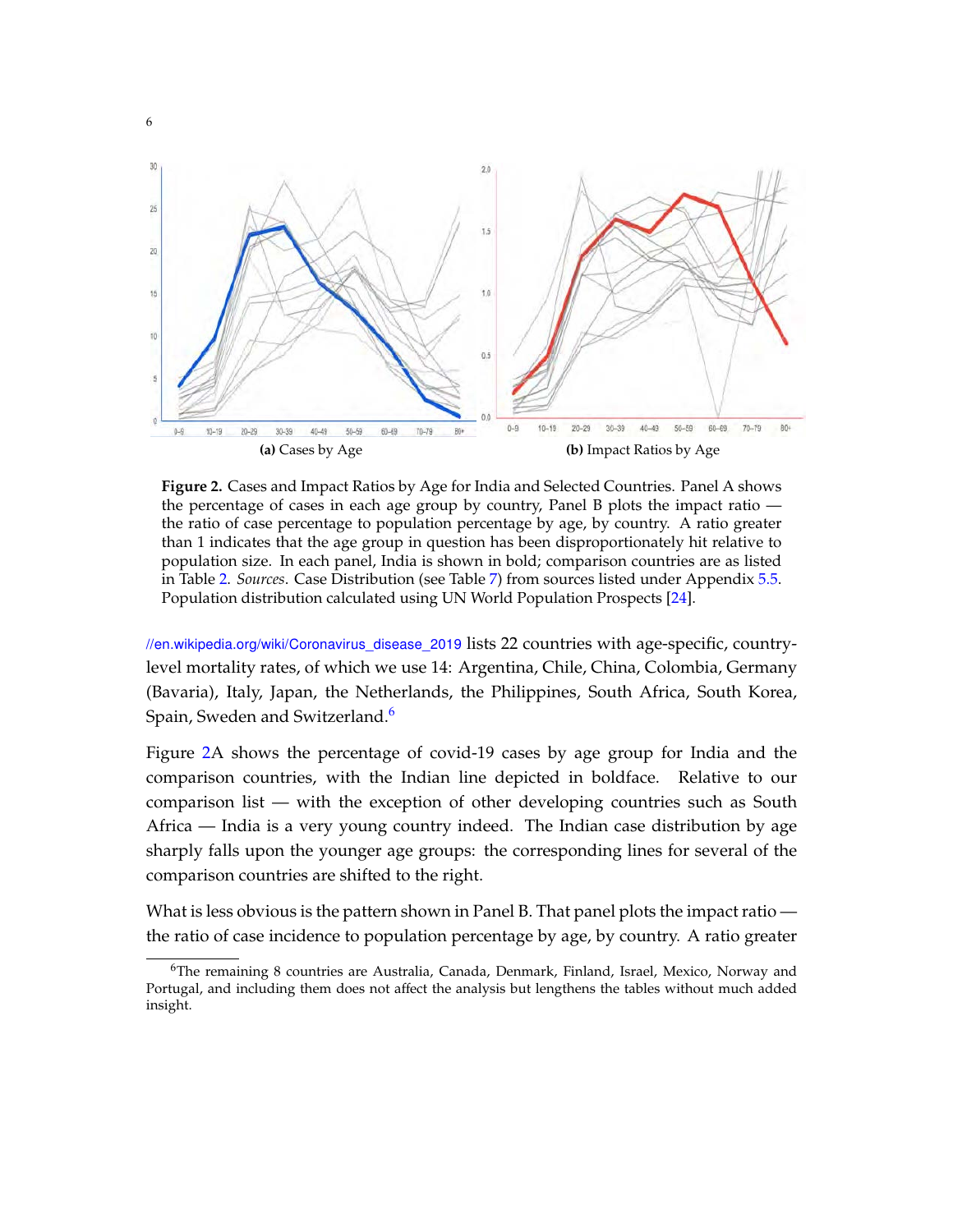than 1 indicates that the age group in question has been disproportionately hit relative to population size. India is shown in bold. For all countries, the impact ratios are smaller than one for the youngest age group, which is only to be expected: after all, the very youngest are relatively isolated from widespread and anonymous social interaction. But among adult groups and relative to the comparison countries, India stands out in having a large impact ratio for all but the oldest ages. These relatively young and middle-age groups are not only those excessively represented in overall population (Panel A), they are also disproportionately*more* affected by covid-19. That impact ratio falls dramatically below 1 for the oldest age groups, while for most of the comparison countries, the impact ratio spikes upward. Taken together, these two features (population distribution and the distribution of impact ratios) create a substantial skew, at least in the *measured* incidence of covid-19, among the younger age groups.<sup>[7](#page-8-0)</sup> For the exact distributions of cases and deaths by age for our comparison countries, see Table [7](#page-20-0) in the Appendix.

These distributions come from a variety of dates for different countries. Unfortunately, for countries for which age-based mortality data is taken from data visualization dashboards, previous information often disappears from the visualization once updated, so that we typically have access to age-specific data at *one* date, that of the latest update. But there are exceptions. These suggest that barring the initial phases of the pandemic, the *distribution* of cases and deaths across ages appears to be reasonably stable. We explore this stability in Appendix [5.3.](#page-22-0) That is not true of the age-specific mortality rates, which *do* change significantly over time. But the point is that the latter changes because there has been significant movement in the case-fatality rate over time, and not because the relative dispersion of cases or deaths has been changing. This feature will be exploited in the analysis below.

We can use India's case distribution information, along with the CFR patterns from comparison countries, to "predict" India's CFR were it to be driven by the age-specific rates in those countries, coupled with India's case distribution across ages (which mirrors Indian demographics). Table [2,](#page-9-0) which significantly extends Table 3 in Ray and Subramanian [\[17\]](#page-27-0), carries out these predictive exercises. Specifically, country *c*'s prediction for India can be written as

$$
\hat{f^{c,l}} = \sum_{j=1}^M w_j^l f_j^c,
$$

<span id="page-8-0"></span> $^{7}$ It is possible that relative to the comparison countries, the old die at home in India, and covid deaths are disproportionately undercounted among them.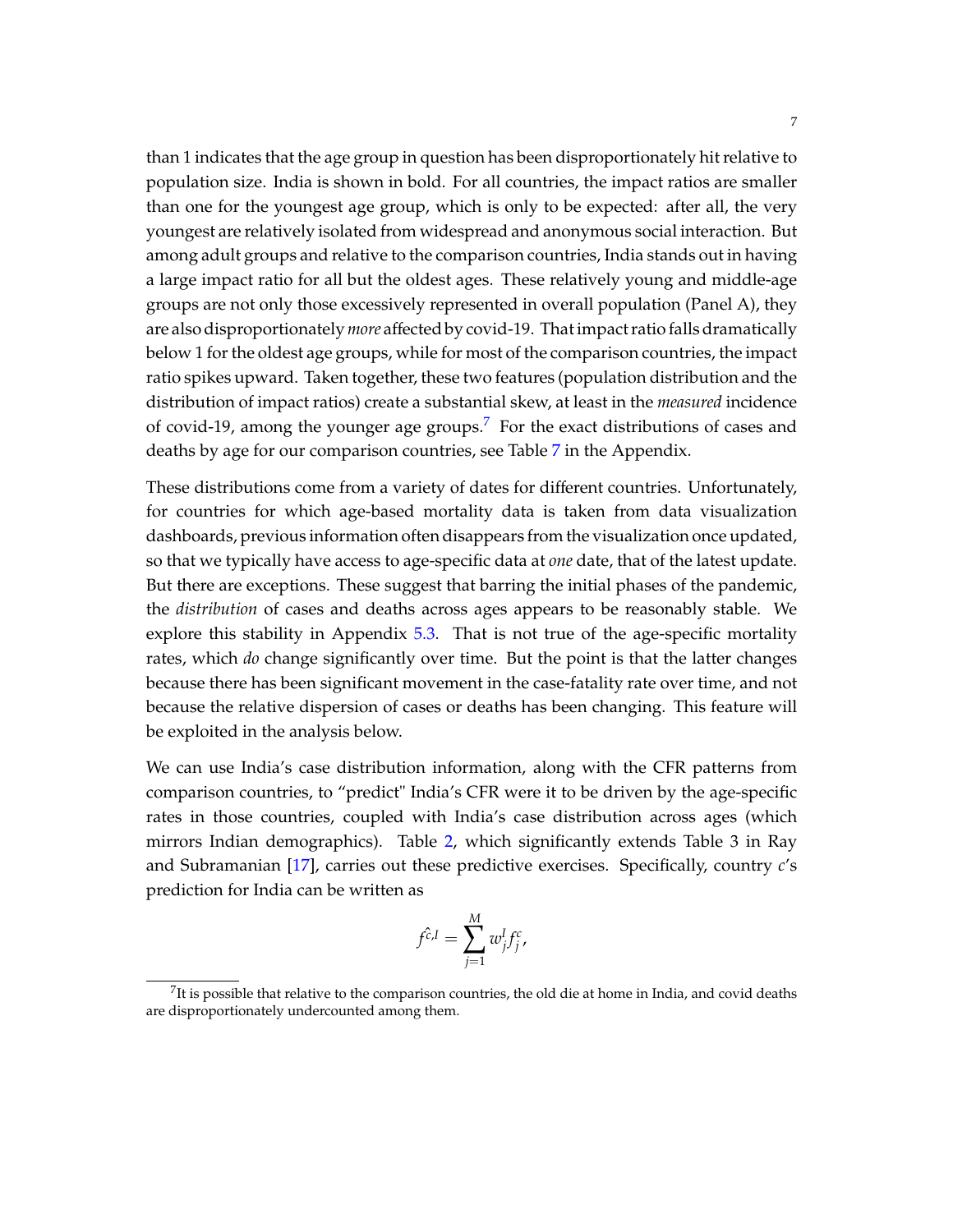<span id="page-9-0"></span>

|             |         |         | Dates   |         |         |
|-------------|---------|---------|---------|---------|---------|
|             | June 20 | June 30 | July 10 | July 20 | July 30 |
| India       | 3.28    | 2.98    | 2.72    | 2.46    | 2.21    |
| China       | 2.85    | 2.84    | 2.84    | 2.82    | 2.78    |
| S. Korea    | 1.08    | 1.05    | 1.03    | 1.10    | 1.00    |
| Japan       | 2.29    | 2.24    | 2.03    | 1.68    | 1.32    |
| Philippines | 4.07    | 3.53    | 2.61    | 2.78    | 2.35    |
| Netherlands | 2.46    | 2.43    | 2.42    | 2.37    | 2.29    |
| Italy       | 3.18    | 3.16    | 3.15    | 3.14    | 3.11    |
| Spain       | 2.44    | 2.41    | 2.37    | 2.27    | 2.11    |
| Bavaria     | 1.94    | 1.94    | 1.92    | 1.90    | 1.87    |
| Sweden      | 2.43    | 2.11    | 1.99    | 1.95    | 1.93    |
| Switzerland | 1.34    | 1.33    | 1.29    | 1.26    | 1.22    |
| S. Africa   | 2.47    | 2.07    | 1.85    | 1.63    | 1.88    |
| Chile       | 1.35    | 1.55    | 1.67    | 1.97    | 2.02    |
| Colombia    | 2.89    | 3.03    | 3.14    | 3.05    | 3.06    |
| Argentina   | 2.02    | 1.68    | 1.60    | 1.50    | 1.51    |

**Table 2.** Predicted Indian CFRs. Numbers in each column report a counterfactual CFR for India predicted using age-specific CFRs of the respective comparison country and India's case distribution (Table [1\)](#page-6-1). *Sources*. Case and Death Distributions (Table [7\)](#page-20-0) from sources listed under Appendix [5.5](#page-24-0) combined with CFRs from [\[18\]](#page-27-3) to calculate age-specific CFRs.

where the weights are the Indian distribution of cases across the population.

India's latest CFR numbers stand at around 2.2%, but as Figure [1](#page-3-0) also reveals, India's CFR has been around 3% for much of the period since the start of the pandemic, hitting 3.4% on June 17 as an adjustment of past deaths was made in the database; then falling slowly. Depending on the dates for counterfactual prediction — we use five — we have different rates for India, which are described in Table [2.](#page-9-0) Countries that (age-adjusted with Indian weights) predict a lower CFR — relative to India's actual aggregate CFR — are shown in blue. Note that some country-level observations are mixed over time. The adjusted CFRs in Table [2](#page-9-0) are quite remarkable, given that the actual CFRs for many of these countries far exceed those of India (Figure [1,](#page-3-0) Panel B). Countries such as the Netherlands or Spain have a CFR well in excess of 10%. And yet, once adjusted for the Indian case distribution, it becomes clear that India is no longer an outlier. While the reader is invited to go through the individual comparisons, we single out South Korea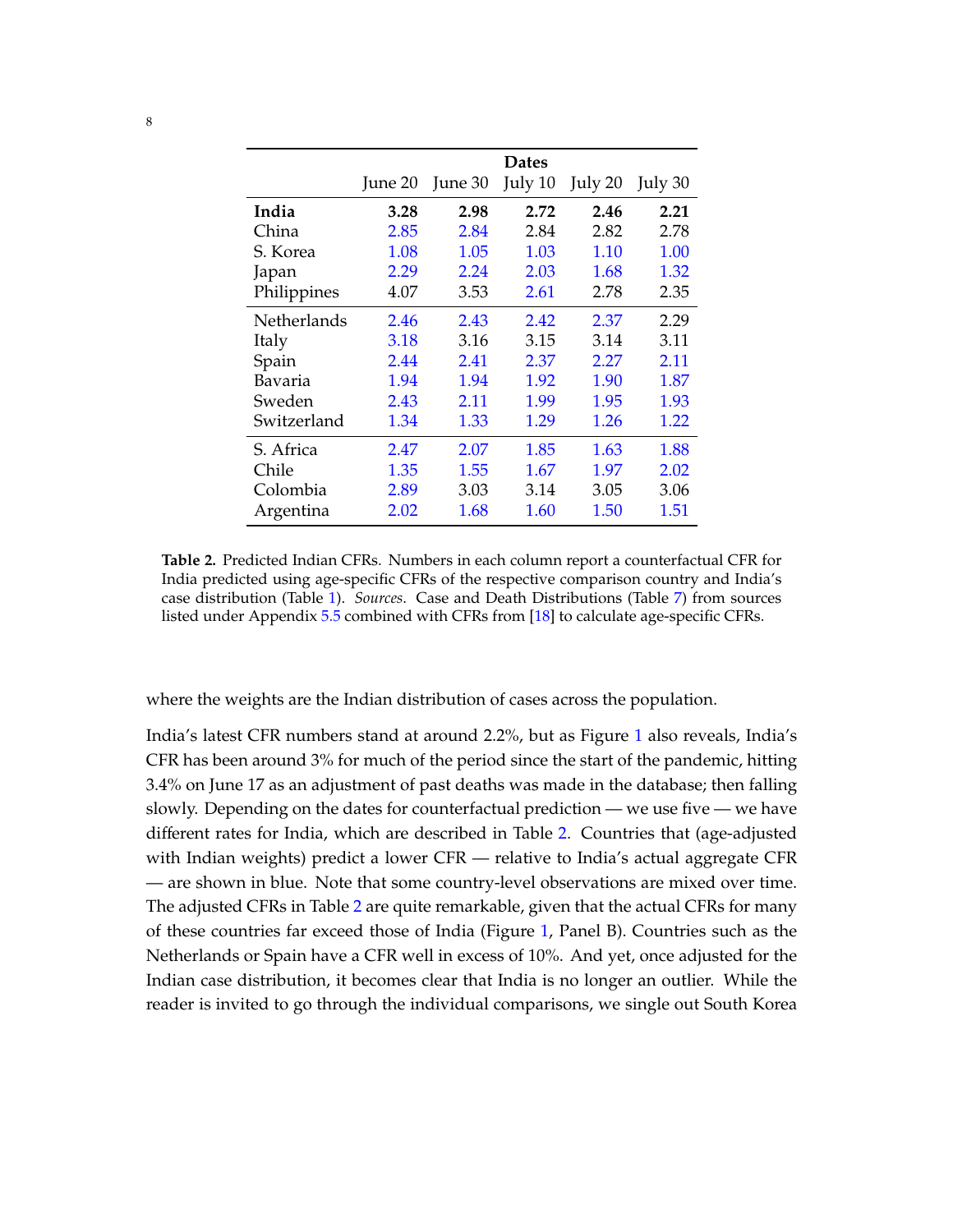here, because age-*un*adjusted, the two CFRs are comparable. And yet, once we adjust for differences in the demographic distribution, the South Korean rates translate into an aggregate CFR of merely 0.74%, far lower than India's current CFR of around 2.3%.

The over-predictors are the Philippines, Colombia and more recently China — and Italy, which in the light of the European figures, comes as a bit of a (relative) surprise. $8$ Compared to these countries, India's performance does not look as bad. We will revisit these outliers when we study lagged fatalities in Section [4.](#page-14-0) On the whole, and given the existing data limitations, it appears safe to label as exaggeration the assertion that India's "fatality rate is much less than most other countries."

#### <span id="page-10-0"></span>3. Decomposing Inter-Country Differences in Case Fatality Rates

*3.1. A Decomposition.* For a meaningful comparison of CFRs of two countries, we can decompose the difference in their CFRs into what may be called a *fatality e*ff*ect* and an *case-incidence e*ff*ect*. Let *I* stand for India, our country of interest, and let *C* be any comparison country. Typically,  $f^c > f^I$ , but we are interested in "decomposing" this difference into two terms, as follows. Using the notation already introduced in the previous section,

<span id="page-10-2"></span>
$$
f^{c} - f^{I} = \frac{1}{2} (f^{c} - f^{I}) + \frac{1}{2} (f^{c} - f^{I})
$$
  
\n
$$
= \frac{1}{2} (f^{c} - \sum_{j=1}^{M} w_{j}^{I} f_{j}^{c} + \sum_{j=1}^{M} w_{j}^{c} f_{j}^{I} - f^{I}) + \frac{1}{2} (f^{c} + \sum_{j=1}^{M} w_{j}^{I} f_{j}^{c} - \sum_{j=1}^{M} w_{j}^{c} f_{j}^{I} - f^{I})
$$
  
\n
$$
= \frac{1}{2} \left[ \sum_{j=1}^{M} (w_{j}^{c} - w_{j}^{I})(f_{j}^{c} + f_{j}^{I}) \right] + \frac{1}{2} \left[ \sum_{j=1}^{M} (w_{j}^{c} + w_{j}^{I})(f_{j}^{c} - f_{j}^{I}) \right]
$$
  
\n
$$
= \frac{1}{2} \left[ \sum_{j=1}^{M} \Delta w_{j} (f_{j}^{c} + f_{j}^{I}) \right] + \frac{1}{2} \left[ \sum_{j=1}^{M} (w_{j}^{c} + w_{j}^{I}) \Delta f_{j} \right],
$$
 (1)

where  $\Delta w_j = w_j^c$  $\frac{c}{j} - w_j^I$  $\int$ *<sub><i>j*</sub></sub> and  $\Delta f$ *j* =  $f$ <sup>*c*</sup></sup>*j*  $\int_j^c -f_j^l$  $j<sup>t</sup>$ . This decomposition is an instance of the *Shapley procedure* described by Shorrocks [\[22\]](#page-28-0), based on Shapley's [\[21\]](#page-27-4) formulation of

<span id="page-10-1"></span> ${}^{8}$ The Italian comparison exhibits some contrast to Mukhopadhyay's analysis; see [\[14\]](#page-27-1). He undertakes a similar exercise as in Table [2](#page-9-0) using Italian data, and reports that: "[B]y multiplying Italy's age-specific CFR . . . to the age-specific number of cases in India, [we find that] [t]he estimated numbers of deaths that should have occurred, if the age-specific death rates of Italy were to prevail in India, is 535. The official number of deaths in India as of April 30 was actually twice that number, at 1074." We go some way towards a resolution of this difference in Section [4,](#page-14-0) though the disparity is still puzzling.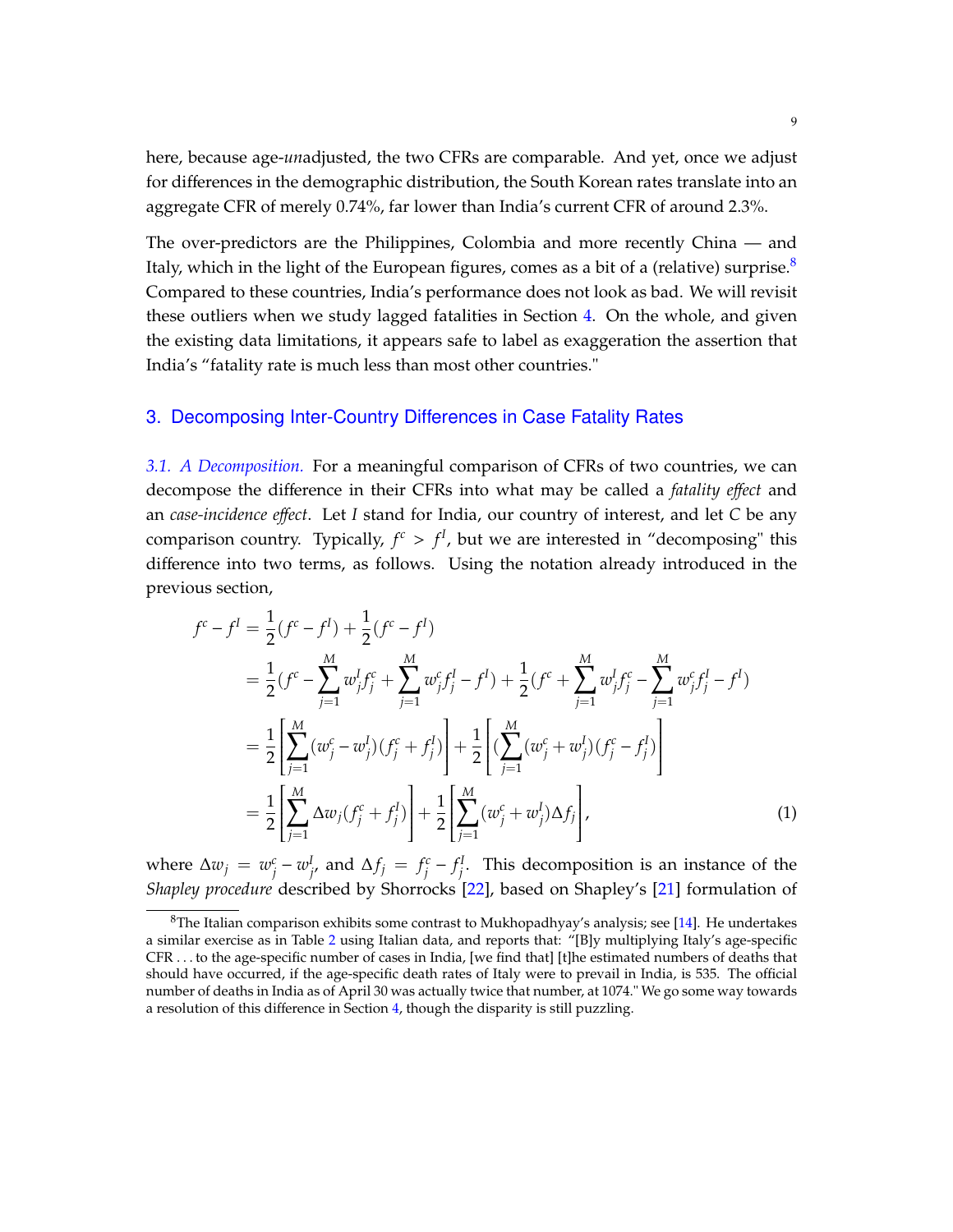his celebrated "value" as a solution to the problem of allocating revenue or costs within a cooperative game. Note that this is an *exact* decomposition procedure, that is, the relative contributions of the factors driving the change under examination add up to exactly one hundred per cent (without leaving behind any hard-to-interpret residual effects, such as the so-called "interaction" effect in "standard" decompositions).

The first component in the decomposition [\(1\)](#page-10-2) is what we might call the *incidence e*ff*ect*. It quantifies the difference in CFRs that would arise solely due to age-specific differences in case incidence rates under the hypothetical scenario that the countries share the average of their age-specific CFRs. This number will typically be positive if the comparison country is older, because the older age groups are weighted by higher fatality rates, and the comparison country will have more of such groups.The second component, which we call the *fatality e*ff*ect*, quantifies the difference in CFRs that would arise solely due to differences in age-specific CFRs, in the hypothetical scenario that the countries share the average of their age-specific infection rates. This number would be negative if India's age-based fatality rate is higher than the corresponding age-based fatality rate for the comparison country, at most or all age groups.

The fatality effect is closely related to the analysis in Table [2,](#page-9-0) where we "predict" Indian CFR using *India's* case distribution. The fatality effect can be thought of as a similar exercise, but in this case we use as weights the *average* of the case distribution for India and the comparison country in question. Because the economically advanced countries among the latter group are more likely to have an older population, this tempers the prediction somewhat, and we expect milder effects compared to Table [2.](#page-9-0)

*3.2. Decomposing India's CFR.* The use of the decomposition formula relies on more data than in Section [2.](#page-6-0) Specifically, we also need deaths by age for India, a statistic that is released sporadically by the Union Health Ministry and in age brackets that are both coarse and frustratingly non-comparable with those used for our comparison countries. The latest numbers are from a July 8 Press Release, with death incidence for six age brackets. To maintain comparability, we've split these brackets into the narrow nine brackets used so far, drawing on additional data and using an interpolation procedure fully described in Appendix [5.2.](#page-21-0) The results are reported in Table [3.](#page-12-0)

Armed with the information here and invoking analogous data (see Table [7\)](#page-20-0) for the comparison countries, we can set equation [\(1\)](#page-10-2) to work. The results are reported in Table [4.](#page-13-0) The table studies three dates over which the Indian CFR has progressively fallen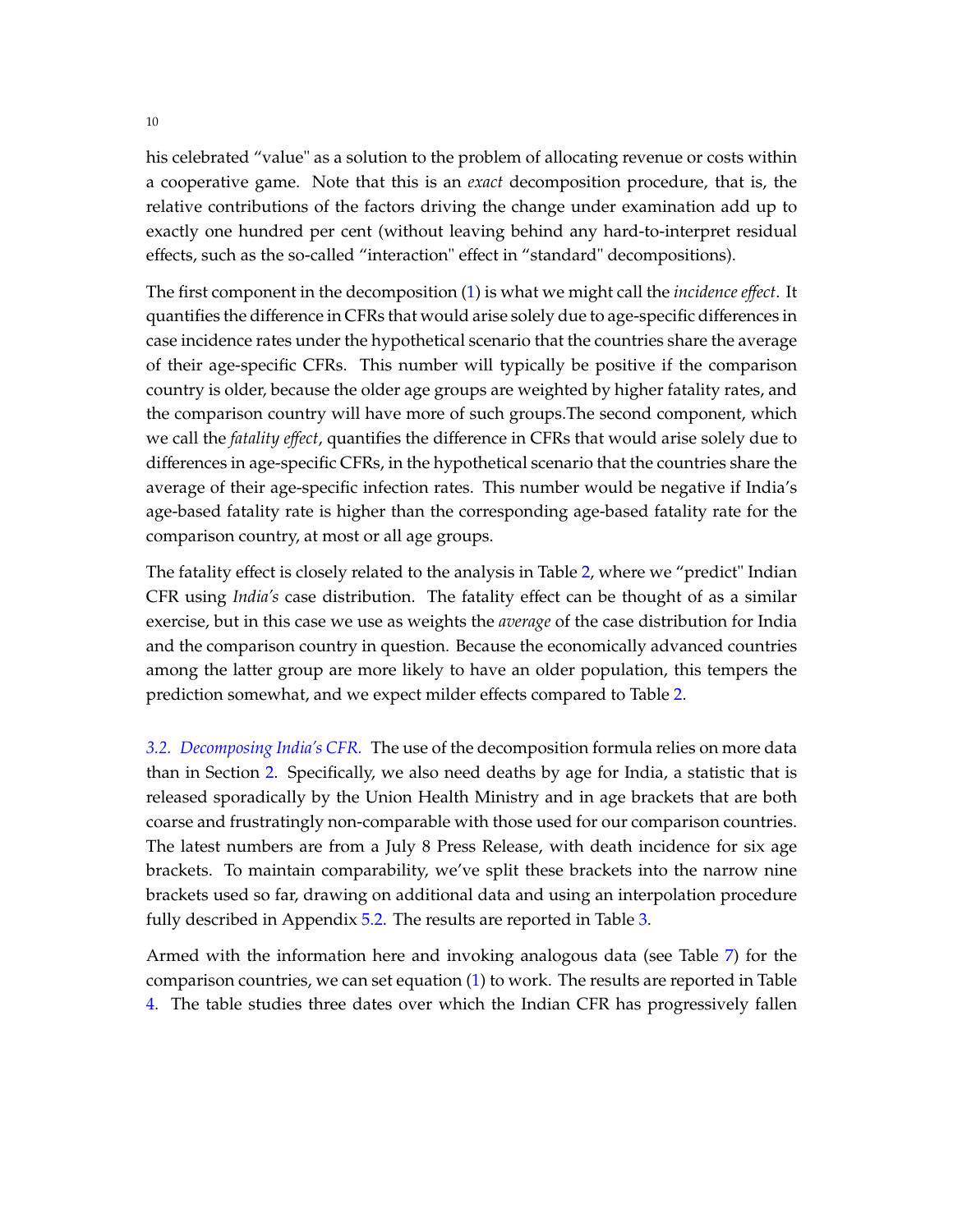<span id="page-12-0"></span>

|                                                  | <b>Age Group</b>                                  |                            |  |  |  |     |      |         |  |  |
|--------------------------------------------------|---------------------------------------------------|----------------------------|--|--|--|-----|------|---------|--|--|
|                                                  | 0-9 10-19 20-29 30-39 40-49 50-59 60-69 70-79 80+ |                            |  |  |  |     |      |         |  |  |
| Cases $\binom{9}{0}$ 3.6 8.1 21.5 21.0 16.8 14.2 |                                                   |                            |  |  |  | 9.9 |      | 3.8 1.1 |  |  |
| Deaths $(\%)$ 0.8                                |                                                   | 0.9 2.4 5.5 13.5 24.0 30.4 |  |  |  |     | 15.7 | -6.7    |  |  |

**Table 3.** Case and Death Distribution by Age for India. *Sources*. Case distribution from [\[7\]](#page-26-2), identical to that in Table [1.](#page-6-1) Death distribution interpolated using Indian Ministry of Health Press Release, July 08, 2020 (details in Appendix [5.2\)](#page-21-0).

(and, in general, so have those of the comparison countries). For each of these dates and each comparison country, we report the CFR of the country, which — barring a couple of cases — significantly exceeds those of India. The decomposition exercise then breaks up the difference between the Indian and comparison CFR into incidence and fatality effects, as described in [\(1\)](#page-10-2). The CFR difference is the sum (accounting for positive and negative values) of the incidence and fatality effects.

Once again let's single out South Korea, given that its CFR on July 30 (2.1%) is comparable with that of India (2.2%). But this comparability is the coincidental cancelation of two strongly opposing forces. The incidence effect is positive. As already discussed, this comes from the fact that South Korea has an older population. So the fatality-weighted distribution of cases generates a higher fatality for South Korea on that score. But the fatality effect is negative — that is, the case-weighted distribution of fatalities generates a larger number for India. The two effects cancel, leaving them with comparable CFRs on the aggregate. The higher age-specific fatality rate, as indicated by the negative fatality effect, is suggestive of a relatively lower level of robustness of health in India, or a relatively lower level of robustness of treatment facilities, or both. The decomposition of the difference in their CFRs confirms our assessment. If India and South Korea shared their age-specific CFRs, their average, South Korea's aggregate CFR would be higher than India's by close to one percentage point, a huge difference relative to their baseline CFRs. Alternatively, with the same case distribution, South Korea's CFR would be lower by one percentage point, owing to its low age-specific CFRs.

The near-equivalence in the two CFRs is therefore manufactured by aggregation, occurring despite a fatality effect that goes against a favorable welfare interpretation for India, from which the country is rescued by its particular pattern of the age-distribution of covid-19 incidence. The same pattern occurs for a number of comparison countries.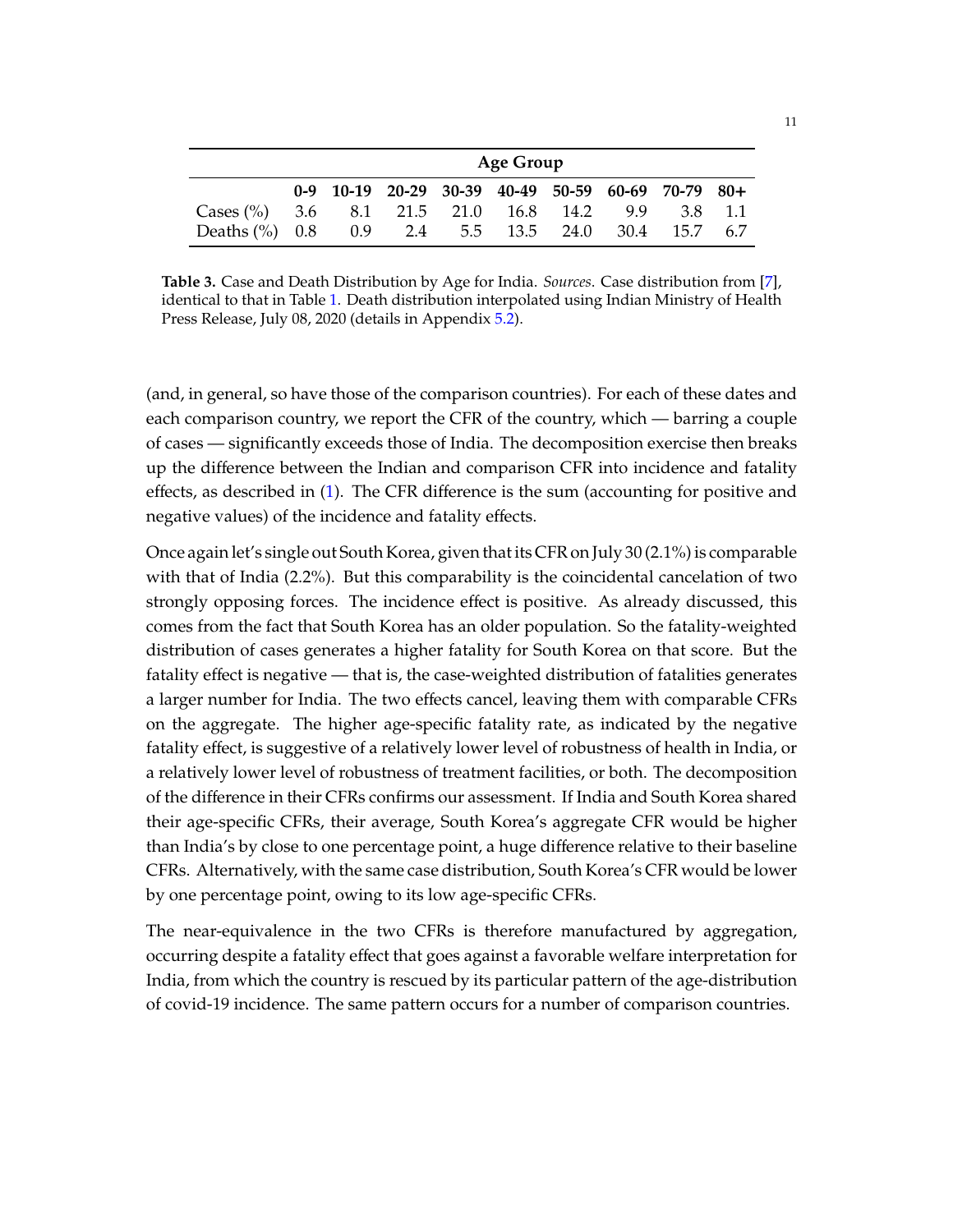<span id="page-13-0"></span>

|              |            | 20 June        |         |         |            | 10 July  |         |                              |            | 30 July |         |         |
|--------------|------------|----------------|---------|---------|------------|----------|---------|------------------------------|------------|---------|---------|---------|
| Country      | <b>CFR</b> | Diff           | IΕ      | FE      | <b>CFR</b> | Diff     | IE      | FE                           | <b>CFR</b> | Diff    | ΙE      | FE      |
| India        | 3.28       | $\overline{0}$ |         | -       | 2.72       | $\theta$ |         | $\qquad \qquad \blacksquare$ | 2.21       | 0       |         |         |
| China        | 5.49       | 2.21           | 2.52    | $-0.31$ | 5.46       | 2.74     | 2.31    | 0.43                         | 5.34       | 3.13    | 2.09    | 1.04    |
| South Korea  | 2.26       | $-1.02$        | 1.24    | $-2.26$ | 2.16       | $-0.56$  | 1.11    | $-1.67$                      | 2.10       | $-0.11$ | 0.99    | $-1.10$ |
| Japan        | 5.35       | 2.07           | 2.14    | $-0.07$ | 4.74       | 2.02     | 1.86    | 0.16                         | 3.09       | 0.88    | 1.29    | $-0.41$ |
| Philippines  | 3.97       | 0.69           | $-0.08$ | 0.78    | 2.55       | $-0.17$  | $-0.06$ | $-0.11$                      | 2.30       | 0.09    | $-0.05$ | 0.14    |
| Netherlands  | 12.30      | 9.02           | 7.83    | 1.19    | 12.08      | 9.36     | 7.25    | 2.11                         | 11.46      | 9.25    | 6.55    | 2.71    |
| Italy        | 14.52      | 11.24          | 8.78    | 2.46    | 14.41      | 11.69    | 8.21    | 3.48                         | 14.24      | 12.03   | 7.65    | 4.37    |
| Spain        | 11.52      | 8.24           | 7.54    | 0.70    | 11.19      | 8.47     | 6.90    | 1.57                         | 9.97       | 7.76    | 5.95    | 1.81    |
| Bavaria      | 5.37       | 2.09           | 2.82    | $-0.73$ | 5.32       | 2.60     | 2.62    | $-0.02$                      | 5.16       | 2.95    | 2.39    | 0.56    |
| Sweden       | 9.02       | 5.74           | 4.71    | 1.03    | 7.40       | 4.68     | 3.88    | 0.80                         | 7.18       | 4.97    | 3.58    | 1.40    |
| Switzerland  | 5.37       | 2.09           | 3.53    | $-1.43$ | 5.18       | 2.46     | 3.20    | $-0.74$                      | 4.90       | 2.69    | 2.86    | $-0.16$ |
| South Africa | 2.09       | $-1.19$        | $-0.35$ | $-0.84$ | 1.56       | $-1.16$  | $-0.28$ | $-0.88$                      | 1.59       | $-0.62$ | $-0.25$ | $-0.36$ |
| Chile**      | 1.77       | $-1.51$        | 0.41    | $-1.92$ | 2.18       | $-0.54$  | 0.42    | $-0.96$                      | 2.64       | 0.43    | 0.44    | $-0.01$ |
| Colombia     | 3.23       | $-0.05$        | 0.22    | $-0.27$ | 3.52       | 0.80     | 0.23    | 0.57                         | 3.42       | 1.21    | 0.22    | 1.00    |
| Argentina    | 2.48       | $-0.80$        | 0.31    | $-1.12$ | 1.96       | $-0.76$  | 0.25    | $-1.01$                      | 1.85       | $-0.36$ | 0.23    | $-0.59$ |

**Table 4.** CFR-Difference Decomposition For India and Comparison Countries. *Sources*. Distribution of cases and deaths from Tables [3](#page-12-0) and [7.](#page-20-0) These, along with overall CFRs from[\[18\]](#page-27-3), are combined and applied to the decomposition formula [\(1\)](#page-10-2) to obtain Incidence Effects (IE) and Fatality Effects (FE).

This decomposition analysis goes beyond our earlier comparisons in Table [2,](#page-9-0) in that it also includes the counterfactual when the CFRs are the same but case incidence isn't. Here, India's "advantage" of higher case incidence among the young is not by virtue of its demographic characteristics alone. A quick recall of the population shares and case shares in Table [1,](#page-6-1) along with Panel B of Figure [2,](#page-7-0) reminds us that the caseload for the working-age population in India is higher than its population share. In contrast to most other countries with the highest impact ratio reserved for the oldest age group, the impact ratio for the old is below 1 in India. While it helps attenuate India's CFR, this is certainly not desirable otherwise. *Why* the working age population is disproportionately affected calls for an evaluation of exposure, prevalence of co-morbidities, lifestyle choices such as smoking etc., which is beyond the scope of the present exercise.

All in all, the recipe for a low aggregate CFR looks quite simple to implement: pick either an endowment of low age-specific CFRs, or a case distribution skewed towards low-CFR age groups. India's demographic structure generates an abundant supply of the second ingredient, amplified by its high impact ratios for all but the oldest-age groups. (The same is true of South Africa, another young country.) In contrast, India appears to be lacking in the first ingredient: low age-specific CFRs.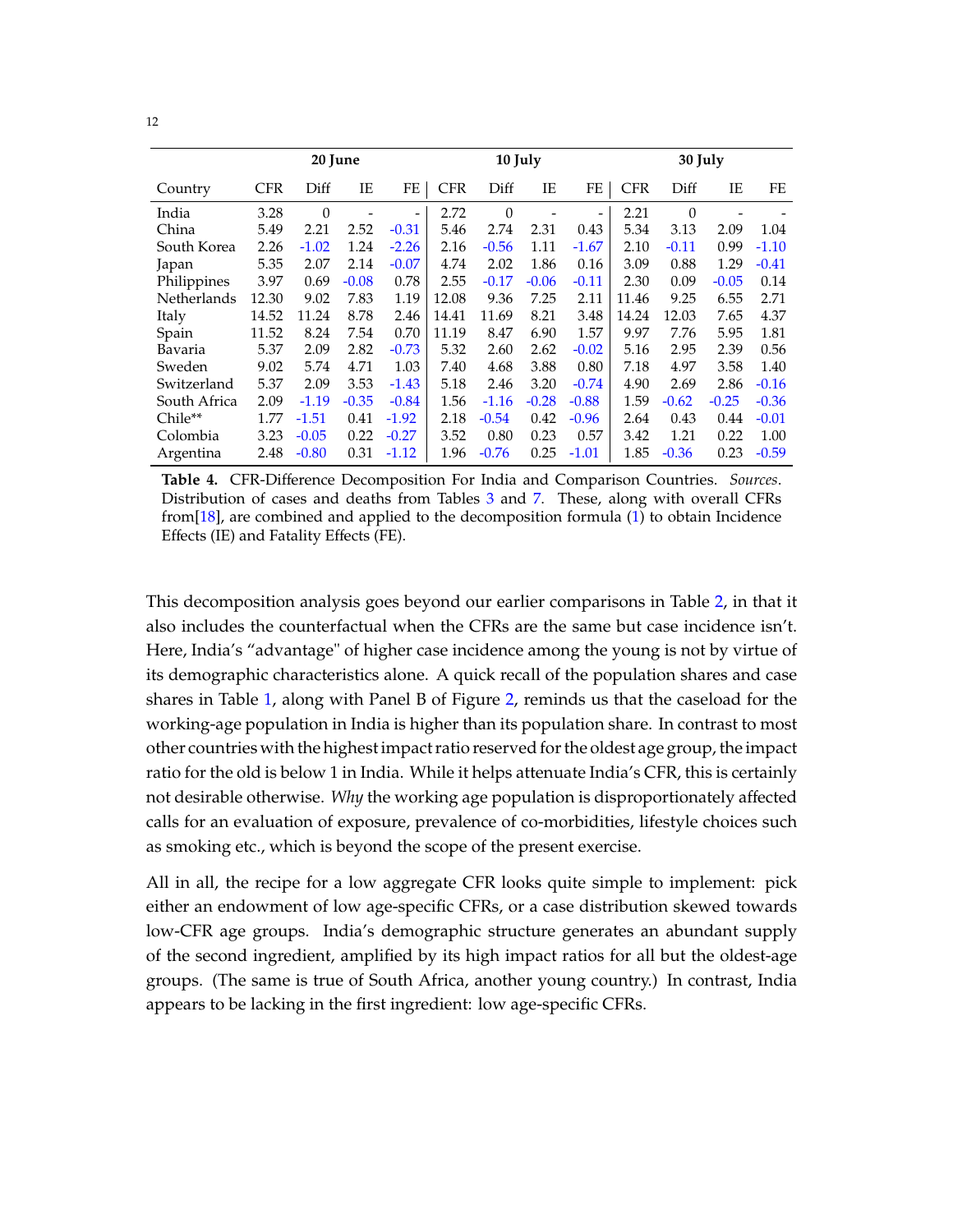Comparisons such as those between India and South Korea are not intended to verify the easily accessed fact that India has fared poorly in relation to a country which is an obvious outlier. Such comparisons would then add up to no more than an essentially trite exercise. Rather, the objective, at a general level, is to drive home the point that social indicators such as the aggregate CFR are essentially outcome-indicators, and that in certain cases, similar outcomes (as for India and South Korea) can display widely differing underlying processes that lead up to these outcomes. Similar observations have been made by Anderson and Ray [\[1\]](#page-26-3) and Jayaraj and Subramanian [\[11\]](#page-27-5) about the sex-ratio of a population, and by Mukherji and Kanbur [\[12\]](#page-27-6) about poverty indices. This general point reinforces the specific desirability of guarding against misplaced complacence (or panic, as the case may be) that could arise from an exclusive concern with the sheer external magnitude of a statistic such as the CFR.

# <span id="page-14-0"></span>4. Growing Epidemics and Lagged Case Fatality Rates

When a covid-19 infection ends in death, the mean duration from symptoms to death is a bit more than two weeks; see, for instance, Verity et al [\[25\]](#page-28-1), who report a mean duration of around 18 days. It is unclear when such cases would be registered as "confirmed" before the death occurs — that would depend on when testing occurs after the onset of symptoms — but it is likely that the cumulative deaths at any date should be related to cumulative cases at some anterior date, and not cumulative contemporaneous cases.

How anterior that date should be is obviously open to debate. Using case counts from January 30, 2020 to May 14, 2020, Mohanty et al [\[13\]](#page-27-7) find that the 14-day lagged CFR (LCFR) for India is 8.01%, more than twice the contemporaneous CFR of 3.70% on May 14, 2020 [\[9\]](#page-26-4). The hike-up would be smaller if case discovery occurred a week after symptoms — one would then use a 10-day lagged CFR. But it is no surprise, anyway, to learn that in societies with growing incidence (or expansion of testing), LCFR would significantly exceed CFR. That doesn't require us to calculate anything.

A more interesting question emerges when we make comparisons across countries. Every LCFR would exceed its contemporaneous counterpart. The question is: by how much? It is easy to see that ceteris paribus, a country with a faster growth rate of confirmed cases would exhibit a higher *ratio* of LCFR to CFR. A bit more formally, if we denote the *x*-day growth rate of cases in country *c* by  $g^c$ , where *x* is a number that we would need to settle upon, then lagged fatality  $\phi^c$  is connected to contemporaneous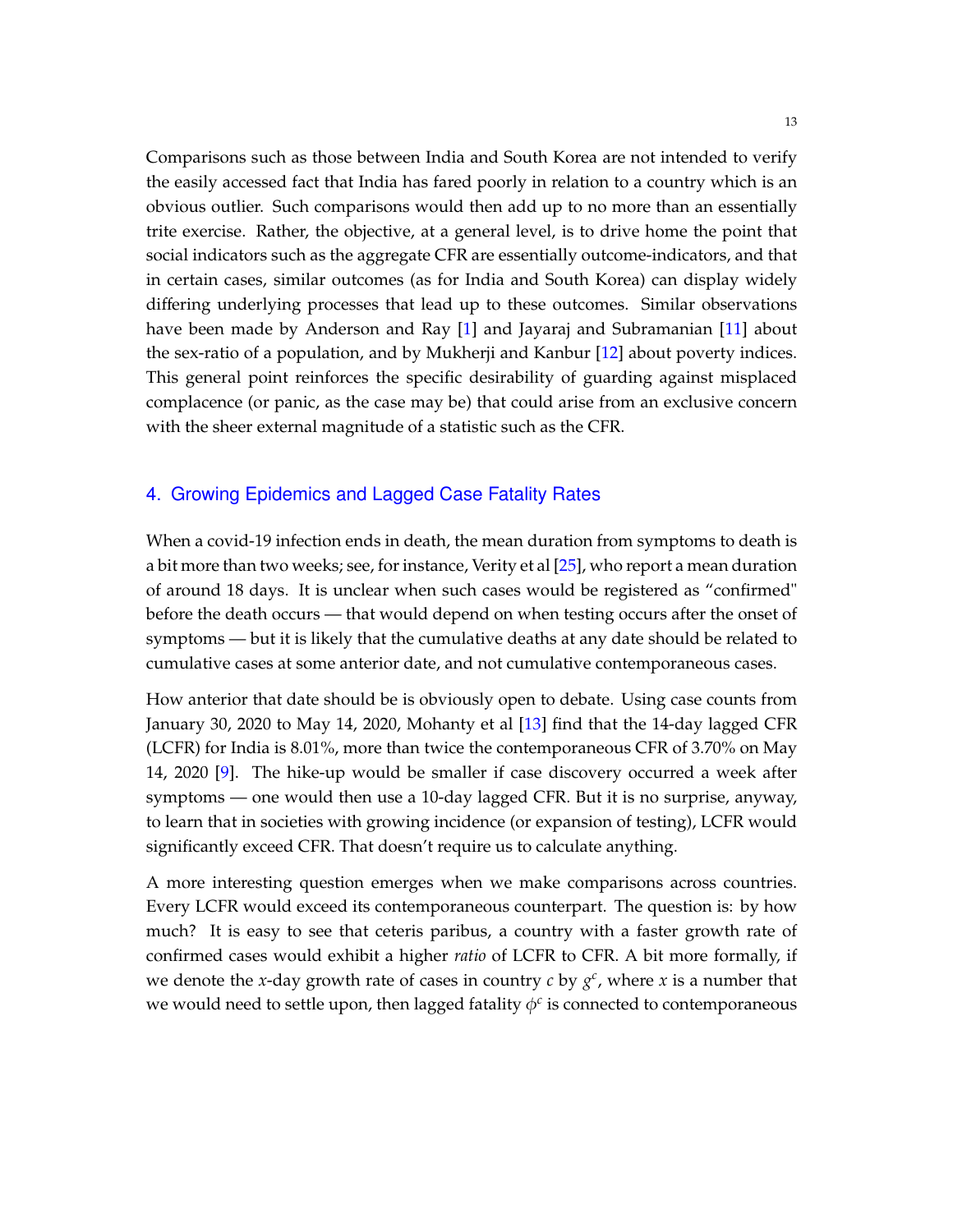fatality  $f^c$  by the obvious identity:

$$
\phi^c = f^c[1+g^c].
$$

*4.1. The Prediction Exercise of Section [2](#page-6-0) Revisited, with Lagged CFR.* We revisit two exercises with lagged case fatality rates. The first is the prediction exercise from Table [2.](#page-9-0) That is, we use the same set of comparison countries to predict the case fatality rate for India using India's age distribution coupled with the age-specific fatality rates for those countries. But we now do so using lagged fatality rates. The following qualifications and remarks should be noted.

First, we'd like to use age-specific growth rates to achieve the correction, but this is data we do not have, so we apply the same growth rate in cases to all age groups within a country. Second, the growth rate — and consequently the predictions — will vary with the lag. Therefore, while we report 14-day lags, we explore a 10-day alternative in Appendix [5.4.](#page-24-1) Third, the choice of calendar date will matter, as it will affect not just the values of India's case fatality rate, but also the rate of growth of cases. Therefore we conduct three exercises: for June 20, July 10 and July 30. As in Table [2,](#page-9-0) we hold fixed the *distribution* of cases and deaths across ages. (We again refer the reader to Appendix [5.3](#page-22-0) for the intertemporal stability of these distributions.) The age-specific lagged CFRs are generated from aggregate fatality rates applied to these distributions, and then used to make the Indian predictions. Finally, we reiterate that the *specific values* of the LCFRs, while potentially of interest, are problematic to interpret. We know they will go up with the lag, but their absolute magnitudes could reflect either changes in the progression of the epidemic, or the intensity of testing. Rather, all we do is explore what this does to the under- or over-prediction of India's correspondingly lagged rate.

Table [5](#page-16-0) reports the results. First, as expected, lagged CFRs are generally sizably larger than contemporaneous CFRs. The 14-day growth in cases in India was between 60–80%, which leads to higher (and probably more accurate) estimates of case fatalities; these are recorded in the first row of the table, along with the unlagged CFRs for easy comparison. The predicted rates from comparison countries are recorded in the rows below. For some countries like South Korea, Spain and Switzerland, the resulting changes are minimal, because there is a near-cessation of growth in new cases during this period. But more generally, there is a significant increase in under-prediction once the differential case growth is taken into account. For instance, Italy now switches from being an overpredictor of India's case fatality rate to being an under-predictor. The point is that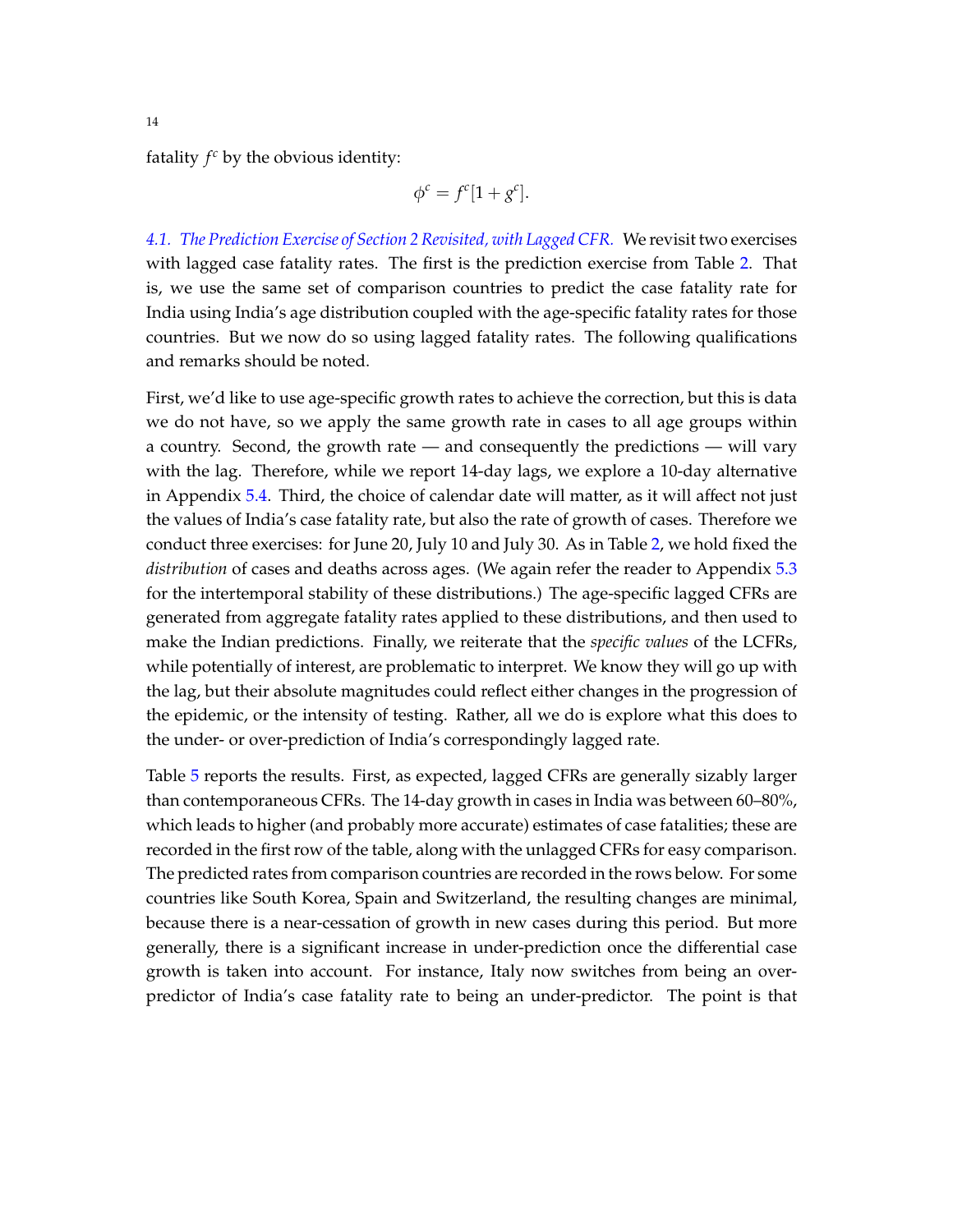<span id="page-16-0"></span>

|              | Date-Lag Combinations |         |      |      |         |      |      |         |      |  |
|--------------|-----------------------|---------|------|------|---------|------|------|---------|------|--|
|              |                       | June 20 |      |      | July 10 |      |      | July 30 |      |  |
| Country      | $\Omega$              | $-10$   | -14  | 0    | -10     | -14  | 0    | -10     | -14  |  |
| India        | 3.28                  | 4.68    | 5.47 | 2.72 | 3.81    | 4.41 | 2.21 | 3.13    | 3.61 |  |
| China        | 2.85                  | 2.86    | 2.86 | 2.84 | 2.84    | 2.85 | 2.78 | 2.83    | 2.84 |  |
| South Korea  | 1.08                  | 1.12    | 1.14 | 1.03 | 1.07    | 1.09 | 1.00 | 1.04    | 1.05 |  |
| Japan        | 2.29                  | 2.36    | 2.38 | 2.03 | 2.26    | 2.31 | 1.32 | 1.71    | 1.87 |  |
| Philippines  | 4.07                  | 5.03    | 5.61 | 2.61 | 3.71    | 4.09 | 2.36 | 2.98    | 3.41 |  |
| Netherlands  | 2.46                  | 2.54    | 2.58 | 2.42 | 2.44    | 2.46 | 2.29 | 2.38    | 2.40 |  |
| Italy        | 3.18                  | 3.21    | 3.22 | 3.15 | 3.18    | 3.19 | 3.12 | 3.14    | 3.16 |  |
| Spain        | 2.44                  | 2.48    | 2.49 | 2.37 | 2.41    | 2.43 | 2.11 | 2.28    | 2.33 |  |
| Bavaria      | 1.94                  | 1.95    | 1.96 | 1.92 | 1.95    | 1.96 | 1.86 | 1.90    | 1.91 |  |
| Sweden       | 2.43                  | 2.96    | 3.17 | 1.99 | 2.19    | 2.32 | 1.93 | 1.99    | 2.02 |  |
| Switzerland  | 1.34                  | 1.35    | 1.36 | 1.29 | 1.33    | 1.33 | 1.22 | 1.27    | 1.28 |  |
| South Africa | 2.47                  | 4.09    | 4.99 | 1.84 | 3.05    | 3.71 | 1.88 | 2.44    | 2.85 |  |
| Chile        | 1.36                  | 2.20    | 2.56 | 1.67 | 1.85    | 1.98 | 2.02 | 2.14    | 2.21 |  |
| Colombia     | 2.89                  | 4.34    | 4.99 | 3.15 | 4.43    | 5.23 | 3.06 | 4.28    | 5.11 |  |
| Argentina    | 2.02                  | 3.24    | 3.81 | 1.60 | 2.24    | 2.66 | 1.51 | 2.13    | 2.44 |  |

**Table 5.** Predicted Indian Lagged CFRs. Numbers in the first row report Indian LCFR for different dates and lags (10, 14 day). Subsequent rows record predictions from comparison countries. Underpredicting countries in blue, overpredicting countries in red. *Sources*. The same data as in Table [2](#page-9-0) were used to build age-specific information, and in addition *Our World in Data* was used to estimate growth in cases.

Italian cases have grown slower than Indian cases during this time period, so India's effective case fatality rate is significantly higher than the rates in Table [2.](#page-9-0) The same switch occurs for China and the Philippines, the former comfortably so given that there is no growth in the disease in recent months (at least on official paper), and the latter despite fast epidemic growth because India's epidemic has seen even faster growth. The one country that appears to be doing distinctly worse is Colombia, which is also experiencing rapid growth in cases, and — at the later dates — is an over-predictor in both Tables [2](#page-9-0) and [5.](#page-16-0)

*4.2. The Decomposition Exercise of Section [3](#page-10-0) Revisited, with Lagged CFR.* Lagged CFRs can also be taken to the decomposition exercise of Section [3.](#page-10-0) We do so in Table [6.](#page-17-0) The structure is exactly the same as in Table [5.](#page-16-0) We study three dates — June 20, July 10 and July 30. This time we construct all case fatality rates using a fourteen day lag, the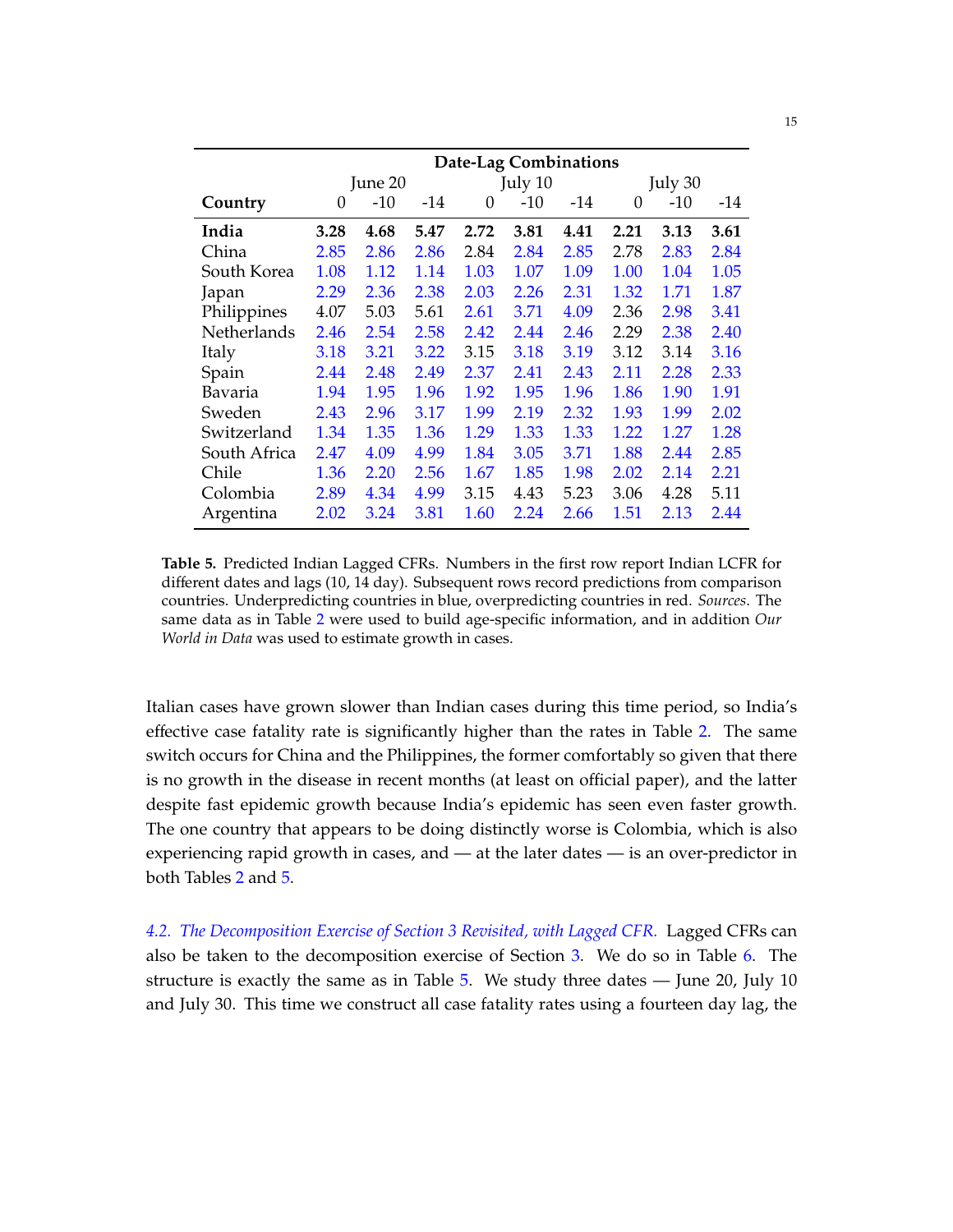<span id="page-17-0"></span>

|             |       | 20 June |         |         | 10 July     |         |         |                          | 30 July     |         |         |         |
|-------------|-------|---------|---------|---------|-------------|---------|---------|--------------------------|-------------|---------|---------|---------|
| Country     | LCFR  | Diff    | ΙE      | FE      | <b>LCFR</b> | Diff    | ΙE      | FE                       | <b>LCFR</b> | Diff    | IE      | FE      |
| India       | 5.47  | 0.00    |         | -       | 4.41        | 0.00    |         | $\overline{\phantom{a}}$ | 3.61        | 0.00    |         |         |
| China       | 5.51  | 0.04    | 3.33    | $-3.30$ | 5.48        | 1.07    | 2.94    | $-1.86$                  | 5.47        | 1.86    | 2.64    | $-0.78$ |
| S. Korea    | 2.39  | $-3.08$ | 1.71    | $-4.80$ | 2.29        | $-2.12$ | 1.48    | $-3.60$                  | 2.20        | $-0.41$ | 1.30    | $-2.70$ |
| Japan       | 5.57  | 0.10    | 2.61    | $-2.51$ | 5.40        | 0.99    | 2.36    | $-1.37$                  | 4.38        | 0.77    | 1.92    | $-1.15$ |
| Philippines | 5.48  | 0.01    | $-0.13$ | 0.14    | 3.99        | $-0.42$ | $-0.10$ | $-0.32$                  | 3.33        | $-0.28$ | $-0.08$ | $-0.20$ |
| Netherlands | 12.90 | 7.43    | 10.02   | $-2.60$ | 12.29       | 7.88    | 8.83    | $-0.95$                  | 11.99       | 8.38    | 8.00    | 0.38    |
| Italy       | 14.74 | 9.27    | 10.95   | $-1.68$ | 14.57       | 10.16   | 9.87    | 0.30                     | 14.43       | 10.82   | 9.06    | 1.76    |
| Spain       | 11.74 | 6.27    | 9.63    | $-3.37$ | 11.46       | 7.05    | 8.55    | $-1.50$                  | 10.99       | 7.38    | 7.63    | $-0.26$ |
| Bavaria     | 5.42  | $-0.05$ | 3.58    | $-3.63$ | 5.41        | 1.00    | 3.22    | $-2.21$                  | 5.29        | 1.68    | 2.91    | $-1.23$ |
| Sweden      | 11.77 | 6.30    | 6.66    | $-0.36$ | 8.61        | 4.20    | 5.04    | $-0.84$                  | 7.49        | 3.88    | 4.29    | $-0.41$ |
| Switzerland | 5.44  | $-0.03$ | 4.56    | $-4.59$ | 5.38        | 0.97    | 4.04    | $-3.07$                  | 5.15        | 1.54    | 3.59    | $-2.05$ |
| S. Africa   | 4.22  | $-1.25$ | $-0.66$ | $-0.60$ | 3.14        | $-1.27$ | $-0.51$ | $-0.76$                  | 2.41        | $-1.20$ | $-0.40$ | $-0.80$ |
| Chile**     | 3.34  | $-2.13$ | 0.73    | $-2.86$ | 2.58        | $-1.83$ | 0.57    | $-2.40$                  | 2.89        | $-0.72$ | 0.56    | $-1.28$ |
| Colombia    | 5.58  | 0.11    | 0.38    | $-0.27$ | 5.85        | 1.44    | 0.38    | 1.06                     | 5.72        | 2.11    | 0.36    | 1.75    |
| Argentina   | 4.66  | $-0.81$ | 0.57    | $-1.38$ | 3.26        | $-1.15$ | 0.41    | $-1.56$                  | 2.99        | $-0.62$ | 0.37    | $-0.98$ |

**Table 6.** 14 day LCFR - Difference Decomposition For India and Comparison Countries. *Sources*. Distribution of cases and deaths from Tables [3](#page-12-0) and [7.](#page-20-0) These, along with overall CFRs from[\[18\]](#page-27-3), are combined and applied to the decomposition formula [\(1\)](#page-10-2) to obtain Incidence Effects (IE) and Fatality Effects (FE).

idea being that deaths at day *t* are related to infection at day *t* − 18 or thereabouts, and allowing for a "detection lag" of four days running the opposite way. (The findings are robust to different lags; see Table  $8$  in the Appendix for an example using ten-day lags).

The first column of numbers in this table lists lagged CFR by country, and the second column records the raw difference between the comparison country and India. Negative numbers highlighted in blue indicate that the comparison country is "doing better" than India, either in the CFR itself or in terms of the fatality effect (or both). Compared to Table [5,](#page-16-0) India's aggregate LCFR now edges closer to the comparison countries just on account of the lag alone. This raw difference is broken up into an incidence and fatality effect, just as in in Table [5.](#page-16-0) Now there is a larger set of fatality effects that are negative, suggesting that once lagged fatalities are introduced, the average of age-specific fatalities — with weights equal to the average incidence of cases across India and the comparison country — is even less likely to be in India's favor.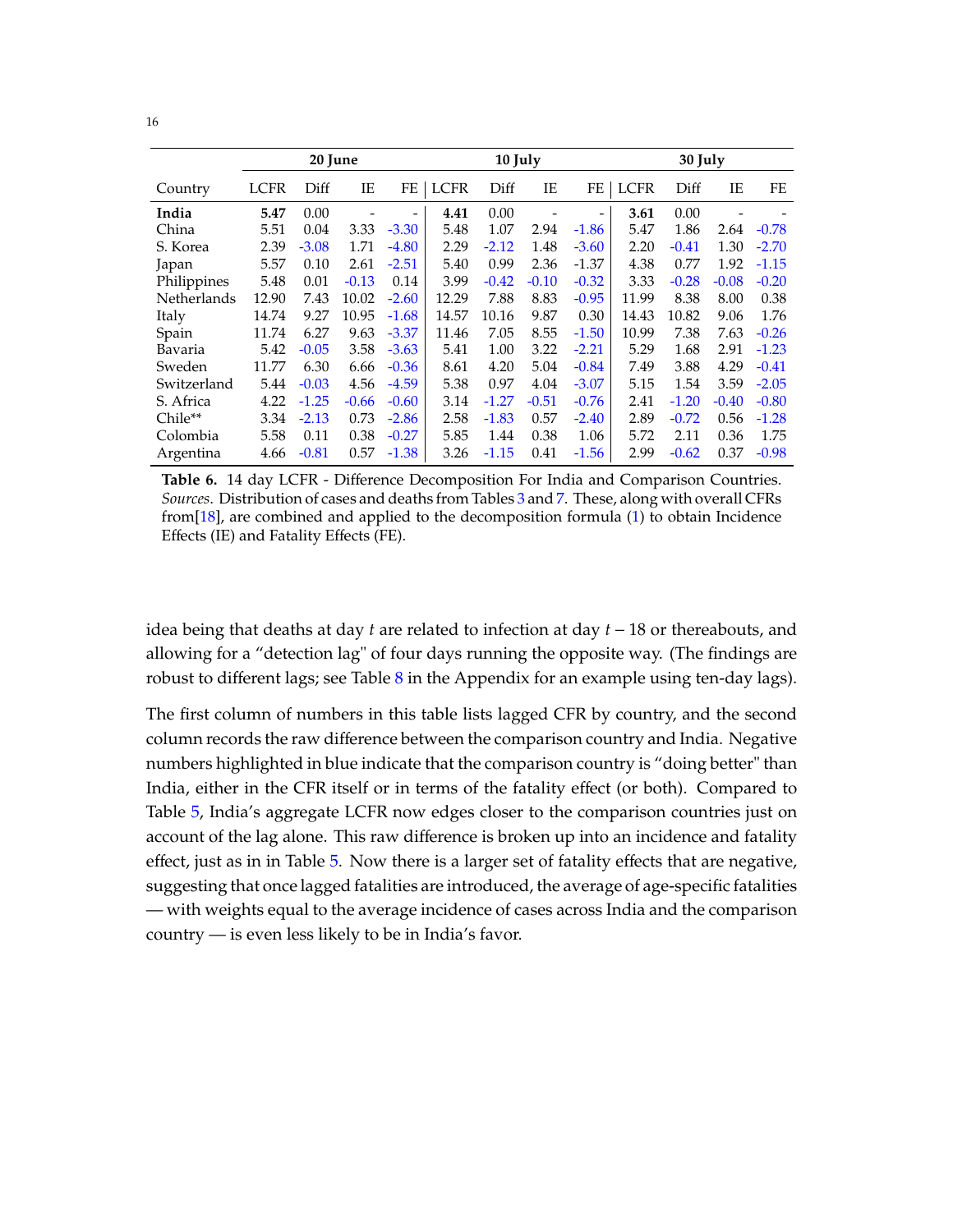#### 5. Summary & Discussion

India's case fatality rates under covid-19 are very low, relative to the world average and especially relative to those of other countries. While these low rates have been cited as evidence for India's infrastructural resistance to the disease, it is a widely-held suspicion that India's age distribution (skewed in favor of the young) has something to do with it; see, for instance, Mukhopadhayay [\[14\]](#page-27-1) and Ray and Subramanian [\[17\]](#page-27-0). This paper provides precise quantitative confirmation of that suspicion by systematically comparing India to a set of comparison countries from over the world.

Our findings in this paper confirm a reservation expressed by many researchers into covid mortality: that when we fail to account for age-specific dispersion in the distribution of covid-19 cases and deaths (which is the case with the CFR), this does make a difference to our assessment of how well or otherwise any given society has confronted the pandemic. The proposition is not just a matter of academic interest: it has implications for the assessment of both the intrinsic and comparative performance of countries in addressing the phenomenon of covid mortality.

Our evaluation of India's experience suggests that the country's record is a good deal less flattering than a reliance solely on a measure of central tendency such as the case fatality rate would indicate. We've used age-specific fatality rates from comparison countries, coupled with India's distribution of covid-19 cases (which mirrors India's demographic structure) to "predict" what India's CFR would be with those age-specific rates. In most cases, those predictions are lower than India's actual performance, suggesting that India's CFR is, if anything, too high rather than too low. The general point, then, is to guard against misplaced complaisance (or panic, as the case may be) that could arise from an exclusive concern with the overall CFR, because crude aggregates often hide the fact that the news may be worse (or better, as the case may be) than it appears to be.

Our specific approach does not entirely rely on prediction. We supplement the prediction exercises by the novel application of a decomposition technique developed by Shorrocks [\[22\]](#page-28-0) for use in other contexts. While this approach needs access to more data that the prediction exercises do, it allows richer insights into cross-country CFR differences by breaking them up into estimates of age-based *incidence* and age-based *fatality*. In principle, this exercise could be applied not just across countries but over time, as the disease wears on and we have access to more data.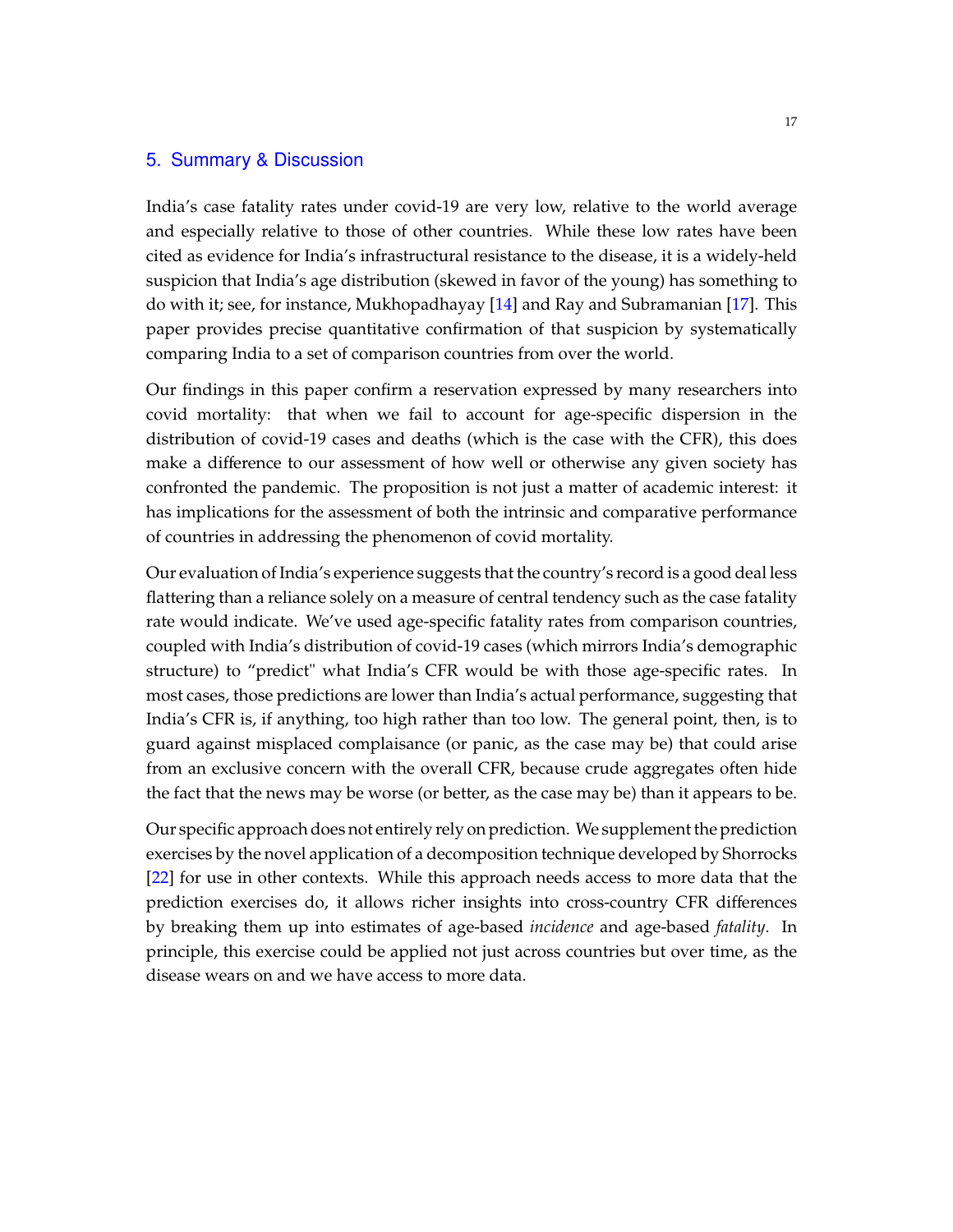Our analysis also attempts to account for a specific epidemiological feature; namely, that there is a time lag between the occurrence of infection and the occurrence of death. Therefore, rapid growth in the number of cases will tend to depress the case-fatality rates if contemporaneous statistics of deaths and cases are employed in computing those rates. That in itself comes as no surprise. The question is how this affects crosscountry comparisons. We return to both the prediction and decomposition exercises, this time with lagged CFR, and it turns out that India's relative performance generally worsens. Indeed, the gap between lagged CFR and the CFR is so striking that if we were to go by the conceptually more appropriate former measure, then there is no longer a "low" Indian covid mortality rate asking to be decoded: it is, simply, large.

Whether for reasons of failure in accounting for age-distributions or time lags, India's covid-19 experience does not speak to its successful management from the points of view of human development and capability achievement. At the very least, there is reason to believe that an undiscriminating employment of the raw CFR as an indicator of success deserves to be treated with some skepticism. It seems to be important to assert this when both objective appraisal and fair accountability are threatened by summary indicators of performance that are inadequate or misleading, and when such summary measures are employed to their advantage by politicians and policy-makers.

Finally, our concern endorses the call for the timely release of data beyond case and death counts. It is imperative that detailed data disaggregated by age and other relevant demographic attributes be collected, released, and placed in the public domain. This can only enable the scientific community at large to better assess the situation unfolding before us in this unprecedented time, and to participate more meaningfully in the formulation, implementation, and monitoring of informed policies aimed at mitigation and containment.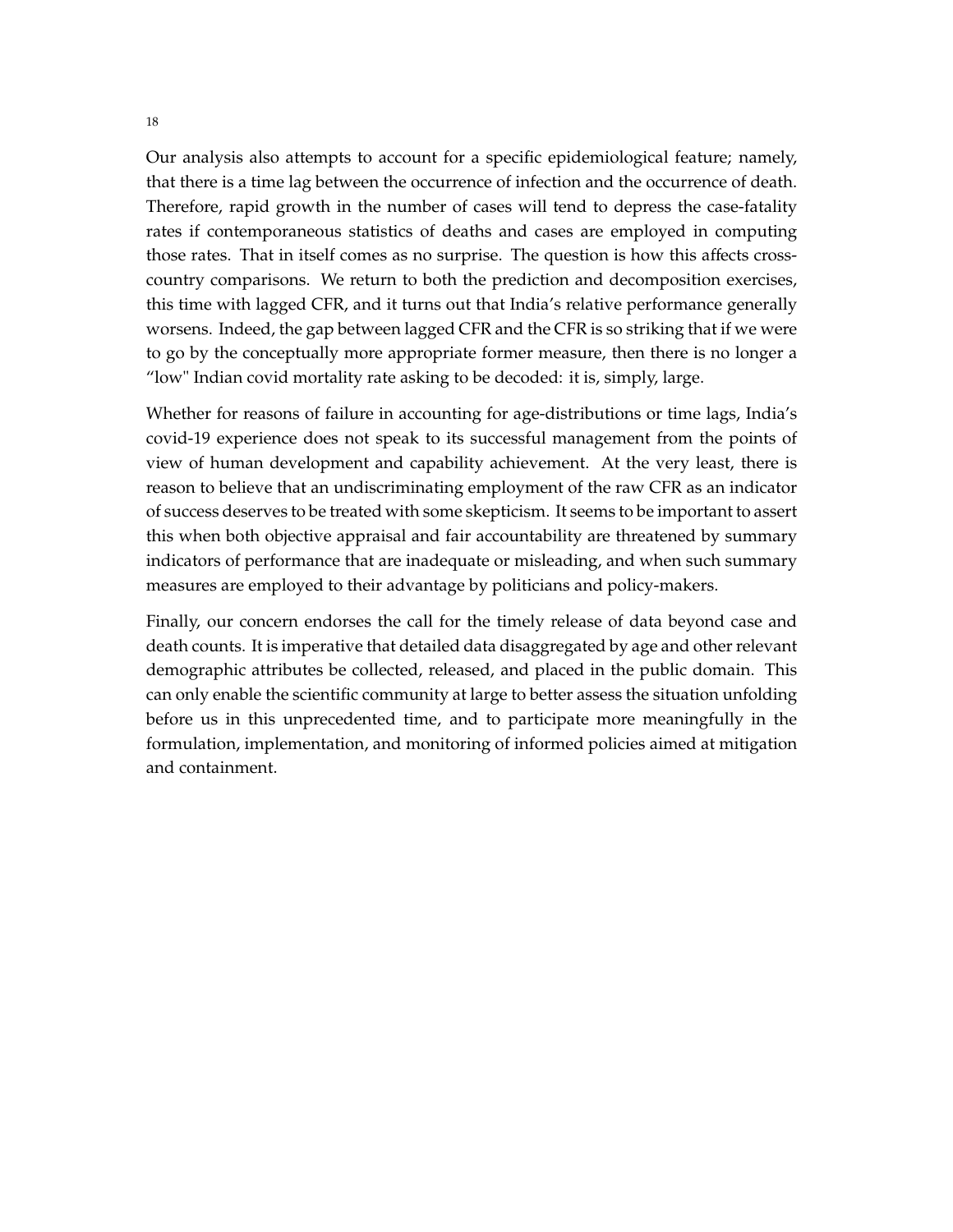### Appendix

*5.1. Case and Death Distribution Over Age Groups.* All comparisons in this paper are made relative to 13 countries and Bavaria. We use data from Bavaria instead of Germany because the latter spans a coarser age classification. The distributions of cases and deaths, along with the latest date for which we have data, are listed below.

<span id="page-20-0"></span>

|                    |                | <b>Age Group</b> |          |                   |         |       |       |       |       |       |
|--------------------|----------------|------------------|----------|-------------------|---------|-------|-------|-------|-------|-------|
|                    |                | $0 - 9$          | 10-19    | 20-29             | 30-39   | 40-49 | 50-59 | 60-69 | 70-79 | $80+$ |
| China 11 Feb       | Cases $(\% )$  | 0.9              | 1.2      | 8.1               | 17.0    | 19.2  | 22.4  | 19.2  | 8.8   | 3.2   |
|                    | Deaths $(\% )$ | 0.0              | 0.1      | 0.7               | 1.8     | 3.7   | 12.7  | 30.2  | 30.5  | 20.3  |
| S. Korea 02 Aug    | Cases $(\% )$  | 1.7              | 5.4      | 25.2              | 12.7    | 13.5  | 17.6  | 13.0  | 6.6   | 4.2   |
|                    | Deaths $(\% )$ | 0.0              | 0.0      | 0.0               | 0.7     | 1.0   | 5.3   | 13.6  | 29.9  | 49.5  |
| Japan 29 Jul       | Cases $(\% )$  | 1.8              | 3.8      | 28.1              | 17.1    | 14.1  | 13.0  | 8.2   | 6.9   | 7.1   |
|                    | Deaths $(\% )$ | 0.0              | 0.0      | 0.1               | 0.4     | 1.4   | 3.3   | 10.6  | 27.3  | 56.9  |
| Philippines 02 Aug | Cases $(\% )$  | 2.7              | 4.5      | 25.2              | 23.7    | 16.4  | 13.4  | 8.6   | 4.0   | 1.5   |
|                    | Deaths $(\% )$ | 1.5              | 1.1      | 2.5               | 4.7     | 9.6   | 19.5  | 28.5  | 22.0  | 10.7  |
| Netherlands 03 Jun | Cases $(\% )$  | 0.3              | 1.4      | 9.6               | 9.0     | 11.6  | 18.3  | 12.9  | 13.4  | 23.5  |
|                    | Deaths $(\% )$ | 0.0              | 0.0      | 0.1               | 0.2     | 0.5   | 2.4   | 8.2   | 26.9  | 61.8  |
| Italy 21 Jul       | Cases $(\% )$  | 1.0              | 1.7      | 6.0               | 8.1     | 13.1  | 17.8  | 13.2  | 14.1  | 24.9  |
|                    | Deaths $(\% )$ | 0.0              | 0.0      | 0.1               | 0.2     | 0.9   | 3.5   | 10.1  | 26.3  | 59.0  |
| Spain 18 May       | Cases $(\% )$  | 0.4              | 0.7      | 5.6               | 9.5     | 14.7  | 17.9  | 14.4  | 13.6  | 23.3  |
|                    | Deaths $(\% )$ | 0.0              | 0.0      | 0.1               | 0.3     | 1.1   | 3.2   | 8.8   | 24.1  | 62.3  |
| Bavaria 02 Aug     | Cases $(\% )$  | 3.2              | 6.3      | 16.1              | 14.0    | 15.1  | 19.1  | 9.8   | 6.3   | 10.3  |
|                    | Deaths $(\% )$ | 0.0              | 0.0      | 0.2               | 0.2     | 0.6   | 3.7   | 9.9   | 25.8  | 59.6  |
| Sweden 02 Aug      | Cases $(\% )$  | 0.6              | 4.2      | 14.8              | 15.4    | 16.7  | 18.1  | 10.4  | 7.3   | 12.5  |
|                    | Deaths $(\% )$ | 0.0              | 0.0      | 0.0               | 0.0     | 0.8   | 2.8   | 6.9   | 21.6  | 67.9  |
| Switzerland 02 Aug | Cases $(\% )$  | 0.8              | 3.6      | 14.4              | 14.3    | 15.5  | 19.5  | 11.6  | 8.6   | 11.8  |
|                    | Deaths $(\% )$ | 0.1              | 0.0      | 0.0               | 0.3     | 0.4   | 2.4   | 7.6   | 20.3  | 69.0  |
| S. Africa 28 May   | Cases $(\% )$  | 2.8              | 4.2      | 19.5              | 28.3    | 21.1  | 13.8  | 6.1   | 2.8   | 1.5   |
|                    | Deaths $(\% )$ | 0.4              | 0.2      | 0.7               | 5.7     | 10.6  | 25.0  | 26.5  | 19.6  | 11.4  |
| Chile** 02 Aug     | Cases $(\% )$  | 3.3              | 5.0      | 20.6              | 22.3    | 17.0  | 15.6  | 9.0   | 4.5   | 2.8   |
|                    | Deaths $(\% )$ | $- - -$          | $-- 2.3$ | $\omega = \omega$ | $- - -$ | 3.5   | 10.5  | 21.4  | 28.0  | 34.4  |
| Colombia 30 Jul    | Cases $(\% )$  | 3.7              | 6.4      | 21.9              | 23.7    | 16.4  | 13.2  | 7.9   | 4.2   | 2.7   |
|                    | Deaths $(\% )$ | 0.2              | 0.1      | 1.3               | 3.2     | 7.3   | 14.2  | 23.1  | 25.1  | 25.7  |
| Argentina* 02 Aug  | Cases $(\% )$  | 4.7              | 6.9      | 20.3              | 23.0    | 18.3  | 12.5  | 6.6   | 3.7   | 4.0   |
|                    | Deaths $(\% )$ | 0.2              | 0.2      | 0.8               | 2.1     | 5.0   | 9.8   | 17.9  | 24.5  | 39.6  |

**Table 7.** Case and Death Distributions by Age for Comparison Countries. *Sources*. Situation reports, Press Reports or Covid -19 Dashboard of respective countries, as listed under Appendix [5.5.](#page-24-0) *Notes*. <sup>∗</sup>For Argentina, the distribution of deaths is imputed using equivalent data on distribution of cases and age-specific CFRs. \*\*For Chile, the age-specific CFRs in all age groups between 0-39 are assumed to be equal.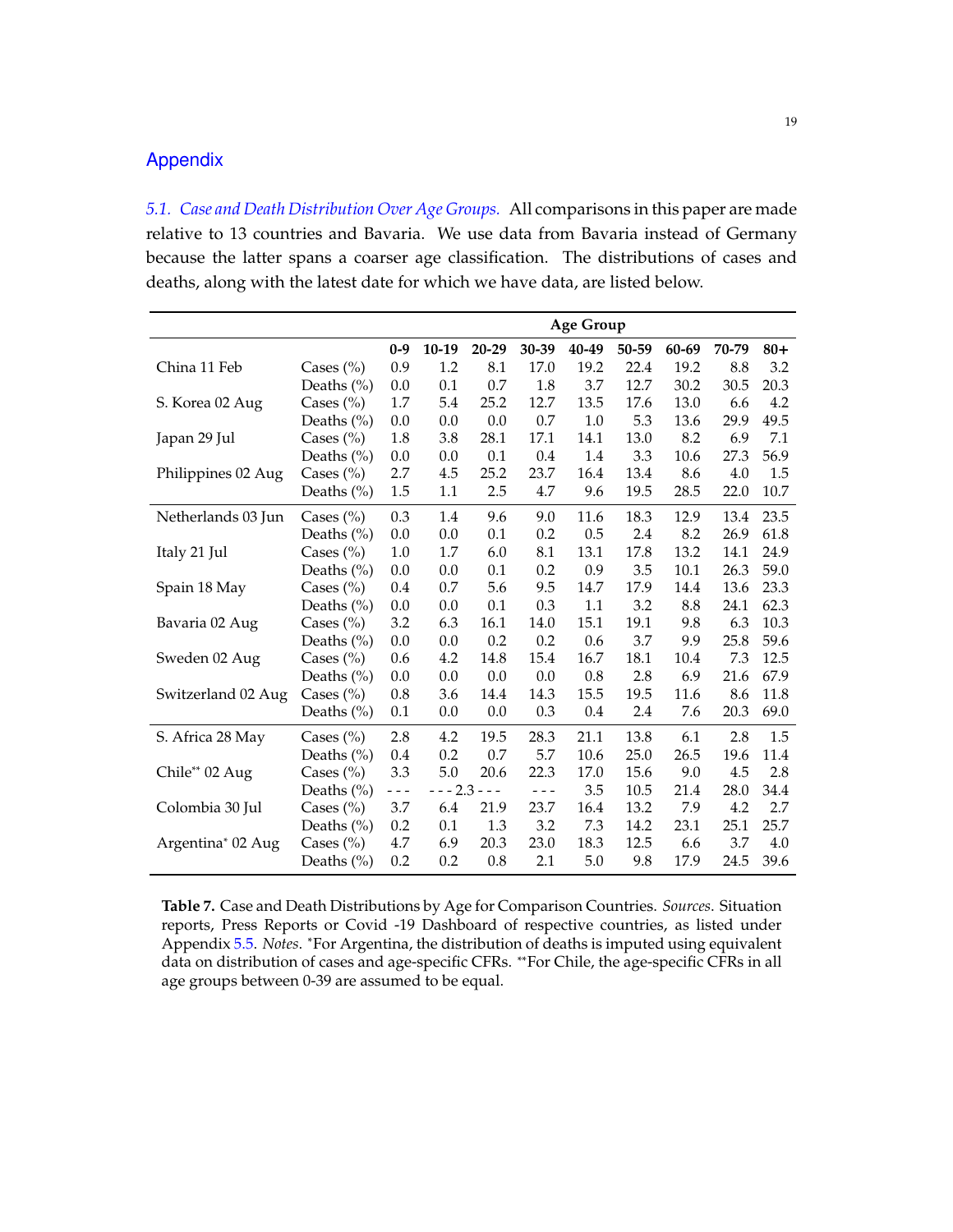<span id="page-21-0"></span>*5.2. Interpolation of India's Distribution of Deaths Over 10-Year Age Groups.* For the decomposition exercises undertaken in Sections [3](#page-10-0) and [4,](#page-14-0) we use distributions of cases and deaths defined over 10-yr age brackets for the comparison countries. For India, detailed age-specific information is hard to come by. To complement the available distribution of cases in India (as of April 30, 2020) defined over the narrow 10-year age brackets [\[7\]](#page-26-2), we interpolate the density of deaths for 10-year brackets using the death distribution over 15-year age brackets, made available by the Indian Government, as described below.

Mohanty et al [\[13\]](#page-27-7) actually report the distribution of cases and deaths as of 9 May, 2020 using *five*-year age brackets. Normally, this would suffice for our purposes. However, this information is available for a total of just 7191 cases and 511 deaths recorded in a crowd-sourced patient level database [\[9\]](#page-26-4). We are concerned about this distribution as it appears to come from a non-random sample, the details of which are unclear to us. So we do not use it. However, we sparingly use the *relative* death rates across neighboring age groups in their data as a way of disaggregating the Ministry-issued data.

On July 08, 2020, the Indian Ministry of Health and Family Welfare provided a press release describing the distribution of covid-19 deaths over six 15-yr age brackets: 0-14: 1%, 15-29: 3%, 30-44: 11%, 45-59: 32 %, 60-74: 39% and 75+: 14%. If *I n* is the set of *n*-year age groups, call this Ministry distribution  $D_1: I^{15} \rightarrow [0,100]$ , and the Mohanty et al distribution  $D_2: I^5 \to [0, 100]$ . Use  $D_2$  to generate 10- and 15-year age distributions by simple aggregation:

$$
D_2^m(i) = \sum_{k \in I^5 \mid k \subset i} D_2(k)
$$

for  $m \in \{10, 15\}$ . Now apportion the relative weights from these distribution to the Ministry figures. Formally, define a matrix *W* of dimension  $|I^{10}| \times |I^{15}|$  with a typical element *wij* given by

$$
w_{ij} = \begin{cases} \frac{D_2^{10}(i)}{D_2^{15}(j)} & \text{if } i \subset j \\ 0 & \text{if } i \not\subset j \end{cases}
$$

The interpolated density for 10-year age groups for the distribution of deaths based on  $D_1$  is then given by  $\tilde{D}_1^{10} = W D_1$ . The distribution of deaths thus obtained is recorded in Table [3.](#page-12-0)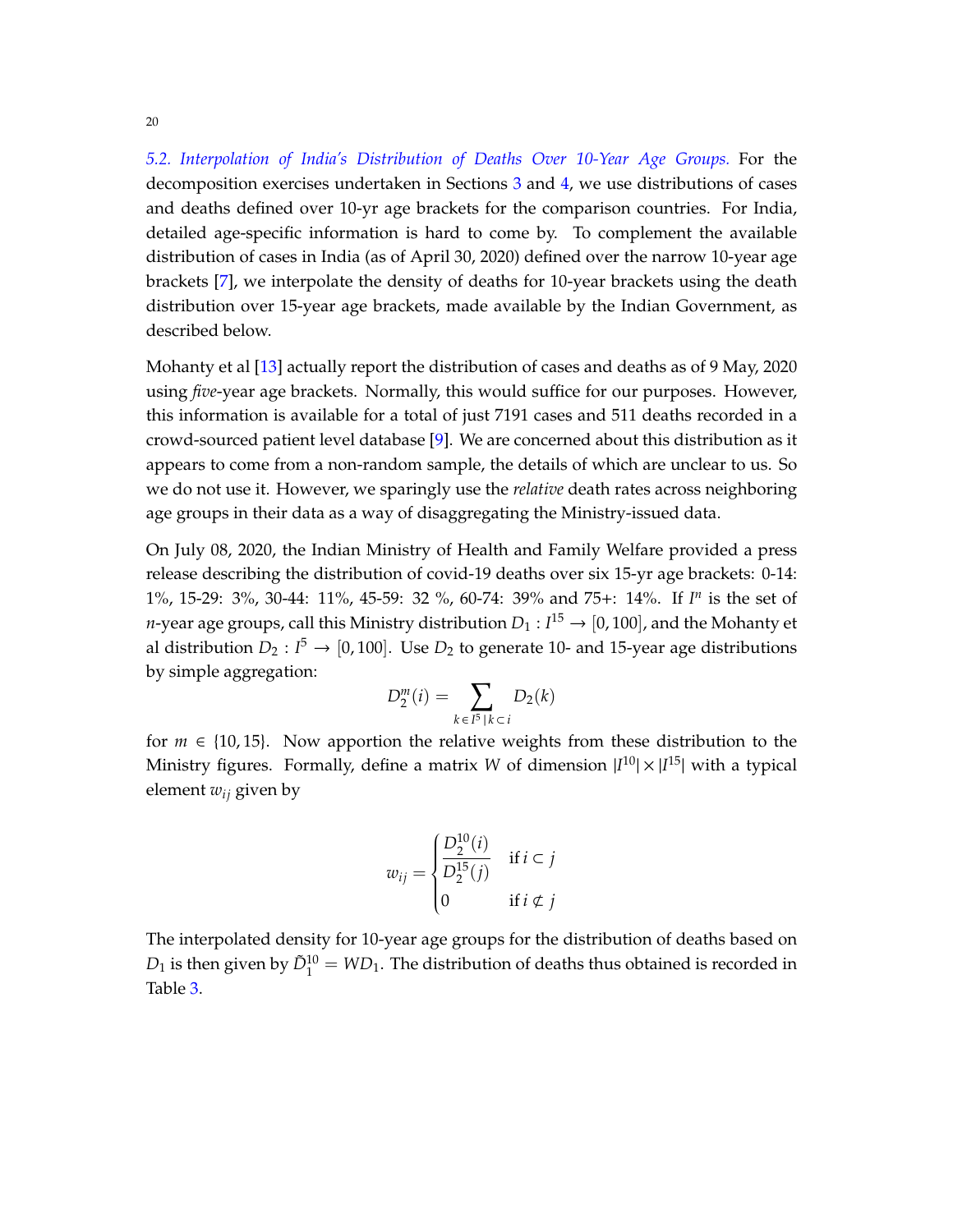<span id="page-22-0"></span>*5.3. Stability of the Age Distribution of Cases and Deaths.* Figures [3-](#page-22-1)[6](#page-23-0) plot the age distributions of cases and deaths for select countries as obtained at different points in time. These countries are distinguished by the fact that we were able to obtain distributions of cases and deaths over 10-year age groups for several dates spanning a few months. Panel (a) graphs the age distributions of cases and Panel (b) graphs the age distributions of deaths. The graph depicted in boldface in each figure represents the latest distribution used for our analysis and listed under Table [7,](#page-20-0) while the distributions as of previous dates are depicted in grey.

<span id="page-22-1"></span>

**Figure 3.** Italy. Panels (a) and (b) plot the age distribution of cases and deaths, respectively, for the dates 21 July, 30 June, 09 June, 20 May and 14 May 2020.



**Figure 4.** Netherlands. Panels (a) and (b) plot the age distribution of cases and deaths, respectively, for the dates 03 June, 20 May, 01 May, 10 April and 30 March 2020.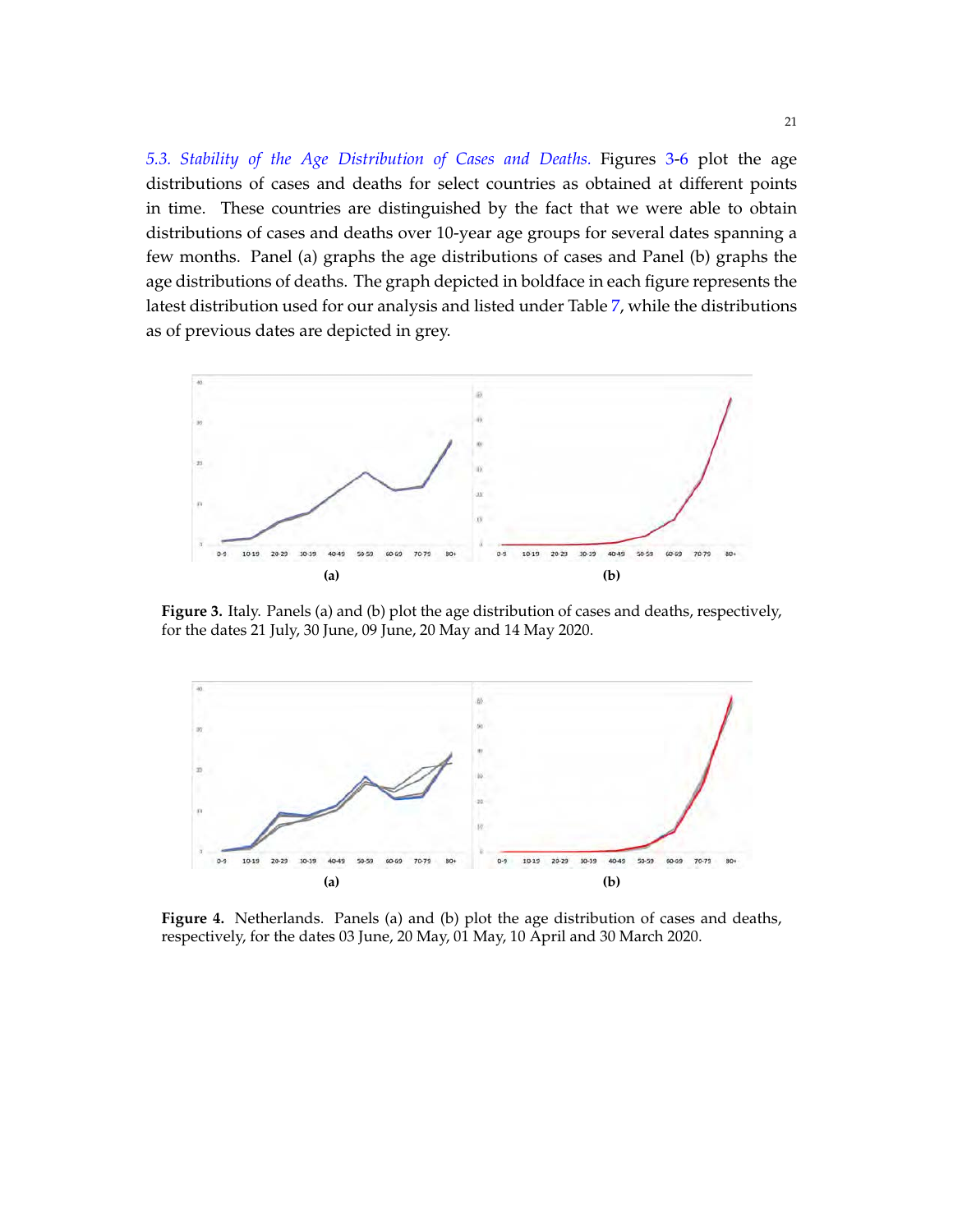

**Figure 5.** South Korea. Panels (a) and (b) plot the age distribution of cases and deaths, respectively, for the dates 02 August, 20 July, 10 July, 20 June and 20 May 2020.

<span id="page-23-0"></span>

**Figure 6.** Spain. Panels (a) and (b) plot the age distribution of cases and deaths, respectively, for the dates 18 May, 30 April, 20 April, 10 April and 30 March 2020.

As is apparent from the uncannily coinciding curves, barring initial phases of the pandemic, the distribution of cases and deaths have been largely stable over time. (This assumes, of course, that the relevant dashboards have been fully updated and no other procedure is being followed.)

We recognize that these four countries are neither representative of the developing countries in our comparison pool nor of the countries with a younger demographic structure, such as Argentina, Colombia, India and South Africa. However, they do reflect a heterogeneous variety of covid-19 experiences. In addition to this, the dates over which we have plotted the distributions span a considerably large period of the epidemiological phase so far. While at one level, this stability is not surprising, that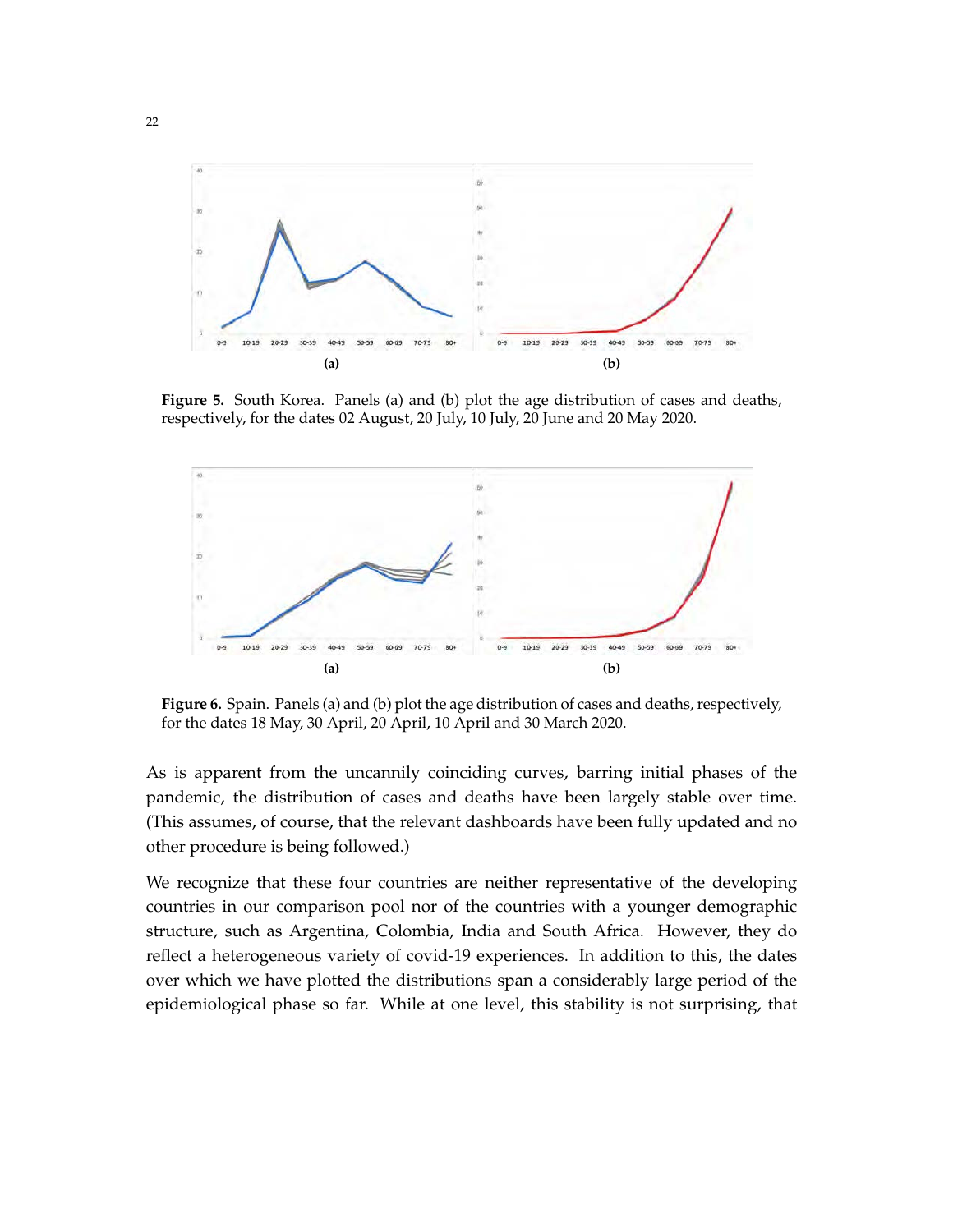could change with qualitatively different testing regimes, differences in response to mitigation strategies, exposure to risk stemming from a change in lockdown policy, and so on.

<span id="page-24-1"></span>*5.4. Decomposition with 10-Day Lagged CFR.* Table [8](#page-24-2) repeats the decomposition exercise of Section [3](#page-10-0) using 10-day lagged CFRs. The 10-day LCFRs reported in the first column are lower than the 14-day LCFRs reported in Table [6,](#page-17-0) for obvious reasons. For countries such as India, Colombia and Argentina with higher growth rate of cases, the difference between the 14-day and 10-day LCFR is sizable in contrast to countries such as South Korea and Japan which have low case growth.

Despite this relative edge in depressed fatality ratios, India still fares poorly relative to several countries in the matter of age-specific mortality, lending support to the inferences made previously on the basis of Table [6.](#page-17-0)

<span id="page-24-2"></span>

|             |             | 20 June |         |         |             | 10 July |         |         |             | 30 July |         |         |
|-------------|-------------|---------|---------|---------|-------------|---------|---------|---------|-------------|---------|---------|---------|
| Country     | <b>LCFR</b> | Diff    | IE      | FE      | <b>LCFR</b> | Diff    | ΙE      | FE      | <b>LCFR</b> | Diff    | IΕ      | FE      |
| India       | 4.68        | 0.00    |         |         | 3.81        | 0.00    |         |         | 3.13        | 0.00    |         |         |
| China       | 5.51        | 0.83    | 3.04    | $-2.22$ | 5.47        | 1.66    | 2.72    | $-1.05$ | 5.44        | 2.31    | 2.46    | $-0.14$ |
| S. Korea    | 2.35        | $-2.33$ | 1.55    | $-3.88$ | 2.25        | $-1.56$ | 1.35    | $-2.91$ | 2.18        | $-0.95$ | 1.19    | $-2.14$ |
| Japan       | 5.52        | 0.84    | 2.45    | $-1.61$ | 5.28        | 1.47    | 2.22    | $-0.75$ | 4.00        | 0.87    | 1.72    | $-0.86$ |
| Philippines | 4.92        | 0.24    | $-0.11$ | 0.34    | 3.62        | $-0.19$ | $-0.09$ | $-0.11$ | 2.91        | $-0.22$ | $-0.07$ | $-0.15$ |
| Netherlands | 12.69       | 8.01    | 9.24    | $-1.23$ | 12.22       | 8.41    | 8.27    | 0.13    | 11.88       | 8.75    | 7.53    | 1.22    |
| Italy       | 14.67       | 9.99    | 10.17   | $-0.18$ | 14.53       | 10.72   | 9.29    | 1.43    | 14.37       | 11.24   | 8.58    | 2.66    |
| Spain       | 11.69       | 7.01    | 8.89    | $-1.88$ | 11.39       | 7.58    | 7.98    | $-0.40$ | 10.74       | 7.61    | 7.10    | 0.52    |
| Bavaria     | 5.40        | 0.72    | 3.31    | $-2.58$ | 5.39        | 1.58    | 3.01    | $-1.43$ | 5.27        | 2.41    | 2.74    | $-0.60$ |
| Sweden      | 11.00       | 6.32    | 6.04    | 0.28    | 8.13        | 4.32    | 4.61    | $-0.30$ | 7.41        | 4.28    | 4.06    | 0.23    |
| Switzerland | 5.43        | 0.75    | 4.19    | $-3.45$ | 5.34        | 1.53    | 3.76    | $-2.23$ | 5.08        | 1.95    | 3.35    | $-1.39$ |
| S. Africa   | 3.46        | $-1.22$ | $-0.55$ | $-0.68$ | 2.58        | $-1.23$ | $-0.42$ | $-0.81$ | 2.06        | $-1.07$ | $-0.34$ | $-0.73$ |
| Chile**     | 2.87        | $-1.81$ | 0.62    | $-2.44$ | 2.42        | $-1.39$ | 0.52    | $-1.91$ | 2.80        | $-0.33$ | 0.52    | $-0.84$ |
| Colombia    | 4.86        | 0.18    | 0.33    | $-0.15$ | 4.96        | 1.15    | 0.32    | 0.82    | 4.79        | 1.66    | 0.30    | 1.36    |
| Argentina   | 3.96        | $-0.72$ | 0.49    | $-1.21$ | 2.74        | $-1.07$ | 0.35    | $-1.42$ | 2.61        | $-0.52$ | 0.32    | $-0.84$ |

**Table 8.** 10 day LCFR - Difference Decomposition For India and Comparison Countries. *Sources*. Distribution of cases and deaths from Tables [3](#page-12-0) and [7.](#page-20-0) These, along with overall CFRs from [\[18\]](#page-27-3), are combined and applied to the decomposition formula [\(1\)](#page-10-2) to obtain Incidence Effects (IE) and Fatality Effects (FE).

<span id="page-24-0"></span>*5.5. Data Sources.* Table [9](#page-25-0) lists the papers, situation reports and various national dashboards from which we have obtained the data on distributions of cases and deaths recorded in Table [7.](#page-20-0)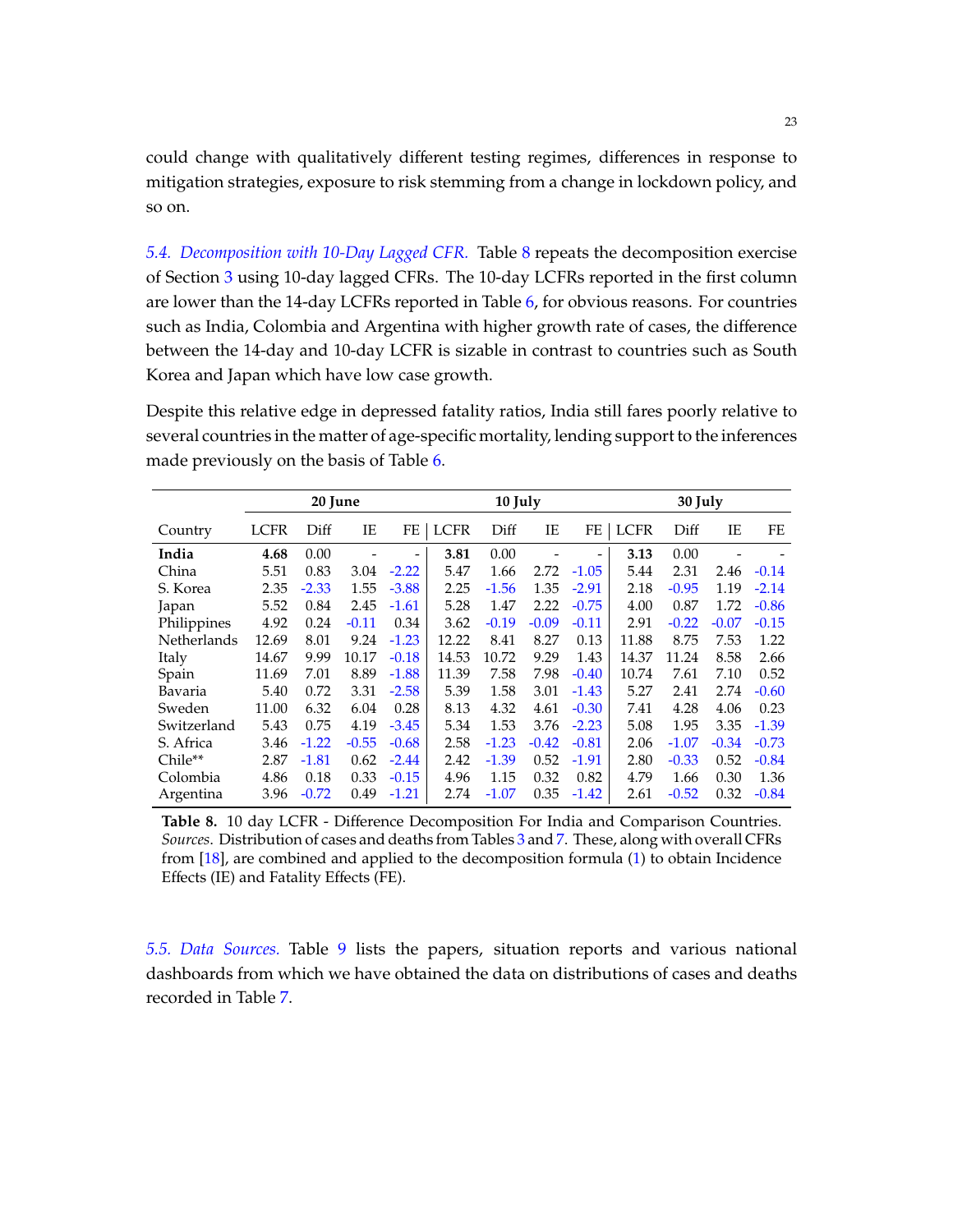<span id="page-25-0"></span>

| Country      | Data                                         | Sources                                                                   |
|--------------|----------------------------------------------|---------------------------------------------------------------------------|
|              | Distribution of Cases                        | ICMR COVID Study Group et al (IJMR 2020) [7]                              |
| India        | Distribution of Deaths                       | Ministry Press Release (TOI) [4]                                          |
| China:       | Distribution of Cases and Deaths             | China CDC Weekly (2020) [23]                                              |
| South Korea  | Distribution of Cases and Deaths             | Korea CDC Press Release [5]                                               |
| Japan        | Distribution of Cases and Deaths             | Toyo Keizai Online https://toyokeizai.net/sp/visual/tko/covid19/en        |
| Philippines  | Distribution of Cases and Deaths             | COVID-19 Tracker https://www.doh.gov.ph/covid19tracker                    |
|              | Netherlands Distribution of Cases and Deaths | <b>RIVM</b> [15]                                                          |
| <b>Italy</b> | Distribution of Cases and Deaths             | Istituto Superiore di Sanità (ISS) [20]                                   |
| Spain        | Distribution of Cases and Deaths             | Ministerio de Sanidad [19]                                                |
| Bavaria      | Distribution of Cases and Deaths             | Bavarian State Office for Health and Food Safety [8]                      |
|              | Bavaria Counts of Cases and Deaths           | Daily Situation Report, Robert Koch Institute [10]                        |
| Sweden       | Distribution of Cases and Deaths             | https://experience.arcgis.com/experience/09f821667ce64bf7be6f9f87457ed9aa |
| Switzerland  | Distribution of Cases and Deaths             | https://datawrapper.dwcdn.net/IJC8v/144/                                  |
| South Africa | Distribution of Cases and Deaths             | Department of Health - Press Release and Notices [3]                      |
| Chile        | Distribution of Cases and Deaths             | https://www.gob.cl/coronavirus/cifrasoficiales/                           |
| Colombia     | Distribution of Cases and Deaths             | https://www.ins.gov.co/Noticias/Paginas/Coronavirus.aspx                  |
|              | Argentina Distribution of Cases and Deaths   | https://www.argentina.gob.ar/salud/coronavirus-COVID-19/sala-situacion    |

**Table 9.** List of Data Sources for Distribution of Cases and Deaths reported under Table [7](#page-20-0)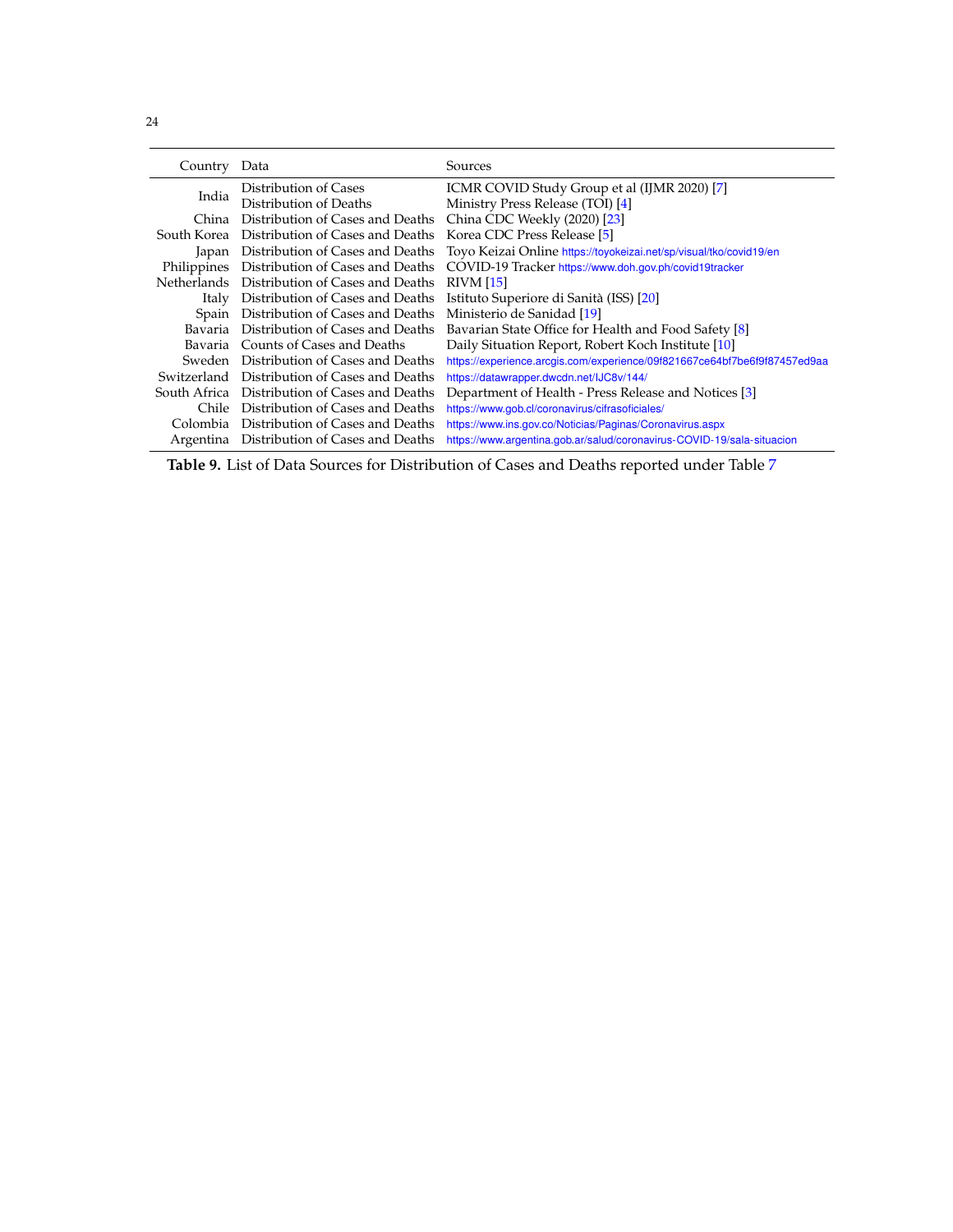## **References**

- <span id="page-26-3"></span>[1] Siwan Anderson and Debraj Ray. "Missing Women: Age and Disease". *Review of Economic Studies* 77 (2010), pp. 1262–1300. doi: [10.1111/j.1467-937X.2010.00609.x](https://doi.org/10.1111/j.1467-937X.2010.00609.x).
- <span id="page-26-0"></span>[2] Rupam Bhattacharyya, Ritwik Bhaduri, Ritoban Kundu, Maxwell Salvatore, and Bhramar Mukherjee. "Reconciling epidemiological models with misclassified case-counts for SARS-CoV-2 with seroprevalence surveys: A case study in Delhi, India". *medRxiv* (2020). poi: [https://doi.org/10.1101/2020.07.31.20166249](https://doi.org/https://doi.org/10.1101/2020.07.31.20166249).
- <span id="page-26-9"></span>[3] Department of Health, Republic of South Africa. "Update on Covid-19: Press Release and Notices". *COVID-19 Corona Virus South African Resource Portal* (2020). url: <https://sacoronavirus.co.za/2020/05/29/update-on-covid-19-28th-may-2020/>.
- <span id="page-26-5"></span>[4] Sushmi Dey. *43% of Covid-19 deaths in India in 30-59 yrs age band*. July 10, 2020. url: [https://timesofindia.indiatimes.com/india/43-of-covid-19-deaths-in-india-in-30-59-yrs-age](https://timesofindia.indiatimes.com/india/43-of-covid-19-deaths-in-india-in-30-59-yrs-age-band/articleshow/76882684.cms)[band/articleshow/76882684.cms](https://timesofindia.indiatimes.com/india/43-of-covid-19-deaths-in-india-in-30-59-yrs-age-band/articleshow/76882684.cms).
- <span id="page-26-6"></span>[5] Korean Center for Disease Control and Prevention. "Press Release - 471". *KCDC* (Aug 2, 2020). url: <https://www.cdc.go.kr/board/board.es?mid=a30402000000&bid=0030>.
- <span id="page-26-1"></span>[6] Christian Dudel, Tim Riffe, Enrique Acosta, Alyson A. van Raalte, Cosmo Strozza, and Mikko Myrskyla. "Monitoring trends and differences in COVID-19 case fatality rates using decomposition methods: Contributions of age structure and age-specific fatality". *medRxiv* (2020). doi: [https://doi.org/10.1101/2020.03.31.20048397](https://doi.org/https://doi.org/10.1101/2020.03.31.20048397).
- <span id="page-26-2"></span>[7] ICMR COVID Study Group, COVID Epidemiology, Data Management Team, COVID Laboratory Team, and VRDLN Team. "Laboratory surveillance for SARS-CoV-2 in India: Performance of testing & descriptive epidemiology of detected COVID-19, January 22 - April 30, 2020". *Indian Journal of Medical Research ;151:424- 37* (2020). url: <http://www.ijmr.org.in/text.asp?2020/151/5/424/285361>.
- <span id="page-26-7"></span>[8] Bavarian State Office for Health and Food Safety. *Overview of the number of cases of coronavirus infections in Bavaria*. 2020. url: https://www.lgl.bayern.de/gesundheit/ infektionsschutz / infektionskrankheiten \_a \_z / coronavirus / karte \_coronavirus / index . htm # alter \_ [geschlecht](https://www.lgl.bayern.de/gesundheit/infektionsschutz/infektionskrankheiten_a_z/coronavirus/karte_coronavirus/index.htm#alter_geschlecht).
- <span id="page-26-4"></span>[9] COVID-19 India Dashboard Crowd Sourced Inititative (2020). url: https://www. [covid19india.org/](https://www.covid19india.org/).
- <span id="page-26-8"></span>[10] Robert Koch Institute. "Coronavirus Disease 2019 (COVID-19) - Situation Report of the Robert Koch Institute" (2020). url: https://www.rki.de/DE/Content/InfAZ/N/Neuartiges [Coronavirus/Situationsberichte/Gesamt.html](https://www.rki.de/DE/Content/InfAZ/N/Neuartiges_Coronavirus/Situationsberichte/Gesamt.html).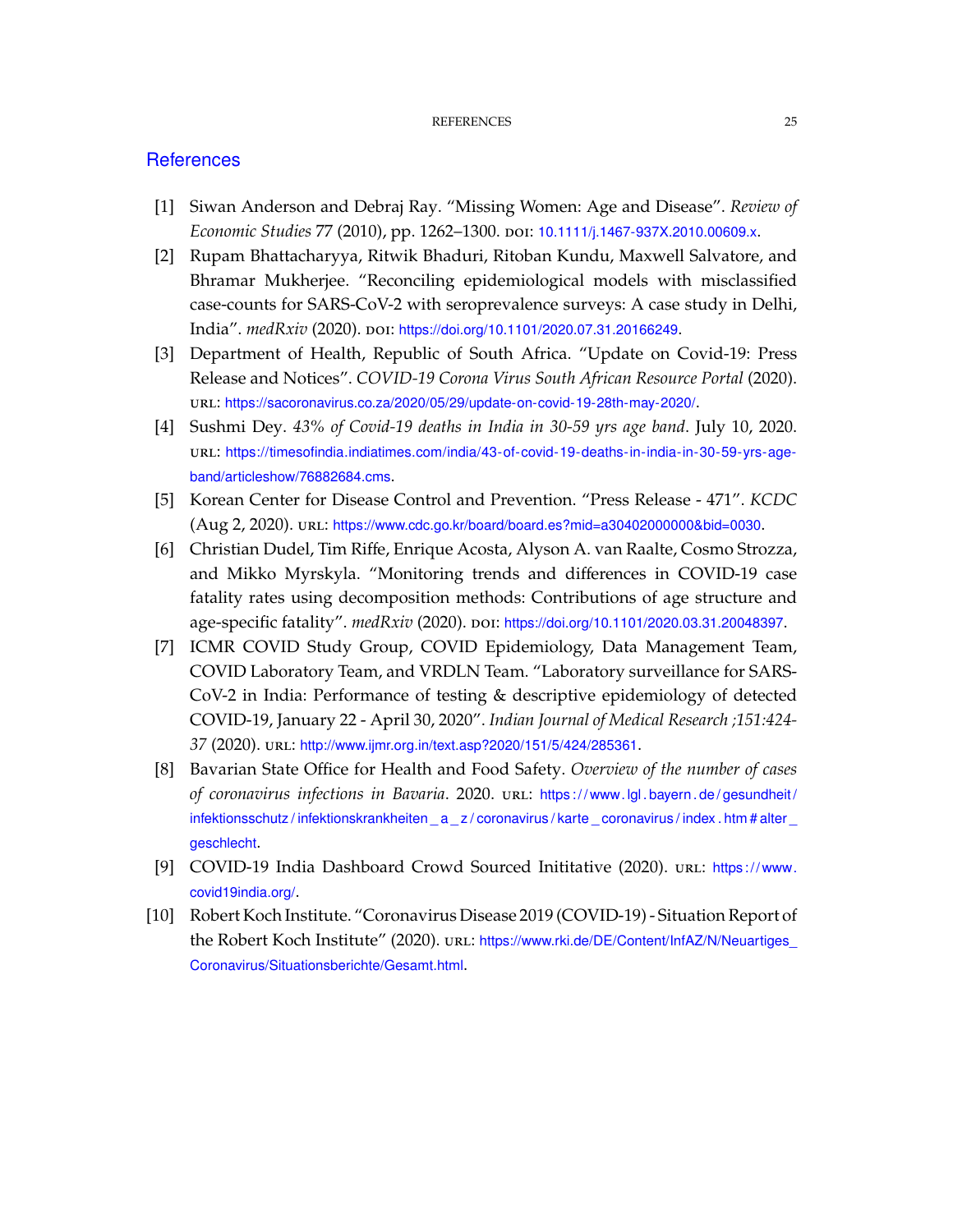- <span id="page-27-5"></span>[11] D. Jayaraj and S. Subramanian. "The wellbeing implications of a change in the sex-ratio of a population". *Social Choice and Welfare* 33 (2009), pp. 129–150. por: [10.1007/s00355-008-0349-1](https://doi.org/10.1007/s00355-008-0349-1).
- <span id="page-27-6"></span>[12] Ravi Kanbur and Diganta Mukherjee. "Premature Mortality and Poverty Measurement". *Bulletin of Economic Research* 59(4) (2007), pp. 339–359. por: [https://doi.org/](https://doi.org/https://doi.org/10.1111/j.0307-3378.2007.00265.x) [10.1111/j.0307-3378.2007.00265.x](https://doi.org/https://doi.org/10.1111/j.0307-3378.2007.00265.x).
- <span id="page-27-7"></span>[13] Sanjay Kumar Mohanty, Umakanta Sahoo, Udaya Shankar Mishra, and Manisha Dubey. "Age Pattern of Premature Mortality under varying scenarios of COVID-19 Infection in India". *medRxiv* (June 11, 2020). doi: [https://doi.org/10.1101/2020.06.11.](https://doi.org/https://doi.org/10.1101/2020.06.11.20128587) [20128587](https://doi.org/https://doi.org/10.1101/2020.06.11.20128587).
- <span id="page-27-1"></span>[14] Partha Mukhopadhyay. *Is India's Covid-19 death rate higher than Italy's?* June 11, 2020. url: [https://www.hindustantimes.com/opinion/is-india-s-covid-19-death-rate-higher-than](https://www.hindustantimes.com/opinion/is-india-s-covid-19-death-rate-higher-than-italy-s/story-F73TUEHkNkDrgBT6WAeDEM.html)[italy-s/story-F73TUEHkNkDrgBT6WAeDEM.html](https://www.hindustantimes.com/opinion/is-india-s-covid-19-death-rate-higher-than-italy-s/story-F73TUEHkNkDrgBT6WAeDEM.html).
- <span id="page-27-8"></span>[15] National Institute for Public Health and the Environment. "Epidemiological situation COVID-19 in the Netherlands June 3, 2020" (2020). url: https://www. [rivm.nl/documenten/epidemiologische-situatie-covid-19-in-nederland-3-juni-2020](https://www.rivm.nl/documenten/epidemiologische-situatie-covid-19-in-nederland-3-juni-2020).
- <span id="page-27-2"></span>[16] Pallavi Pundir. "'Missing' COVID Deaths Raise Questions About India's Tracking of the Outbreak". *Vice* (June 14, 2020). url: [https://www.vice.com/en\\_au/article/3azdv3/](https://www.vice.com/en_au/article/3azdv3/missing-covid-deaths-raise-questions-about-indias-tracking-of-the-outbreak) [missing-covid-deaths-raise-questions-about-indias-tracking-of-the-outbreak](https://www.vice.com/en_au/article/3azdv3/missing-covid-deaths-raise-questions-about-indias-tracking-of-the-outbreak).
- <span id="page-27-0"></span>[17] Debraj Ray and S. Subramanian. "India's Lockdown: An Interim Report". *CAGE working paper No. 476* (May 20, 2020). url: https://warwick.ac.uk/fac/soc/economics/ [research/centres/cage/manage/publications/wp476.2020.pdf](https://warwick.ac.uk/fac/soc/economics/research/centres/cage/manage/publications/wp476.2020.pdf).
- <span id="page-27-3"></span>[18] Max Roser, Hannah Ritchie, Esteban Ortiz-Ospina, and Joe Hasell. "Coronavirus Pandemic (COVID-19)". *Our World in Data* (2020). url: https://ourworldindata.org/ [coronavirus](https://ourworldindata.org/coronavirus).
- <span id="page-27-10"></span>[19] Consumo y Bienestar Social Ministerio de Sanidad. "Actualización no 109. Enfermedad por el coronavirus (COVID-19)" (2020). url: https://www.mscbs.gob. [es/profesionales/saludPublica/ccayes/alertasActual/nCov-China/documentos/Actualizacion\\_109\\_](https://www.mscbs.gob.es/profesionales/saludPublica/ccayes/alertasActual/nCov-China/documentos/Actualizacion_109_COVID-19.pdf) [COVID-19.pdf](https://www.mscbs.gob.es/profesionales/saludPublica/ccayes/alertasActual/nCov-China/documentos/Actualizacion_109_COVID-19.pdf).
- <span id="page-27-9"></span>[20] Istituto Superiore di Sanità (ISS). "COVID-19 epidemic: National Update" (July 21, 2020). url: [https://www.epicentro.iss.it/coronavirus/bollettino/Bollettino-sorveglianza-integrata-](https://www.epicentro.iss.it/coronavirus/bollettino/Bollettino-sorveglianza-integrata-COVID-19_21-luglio-2020.pdf)[COVID-19\\_21-luglio-2020.pdf](https://www.epicentro.iss.it/coronavirus/bollettino/Bollettino-sorveglianza-integrata-COVID-19_21-luglio-2020.pdf).
- <span id="page-27-4"></span>[21] Lloyd S. Shapley. "A value for n-person games". *Kuhn, H.W., Tucker, A.W. (eds.) Contributions to the Theory of Games* 2 (1953).